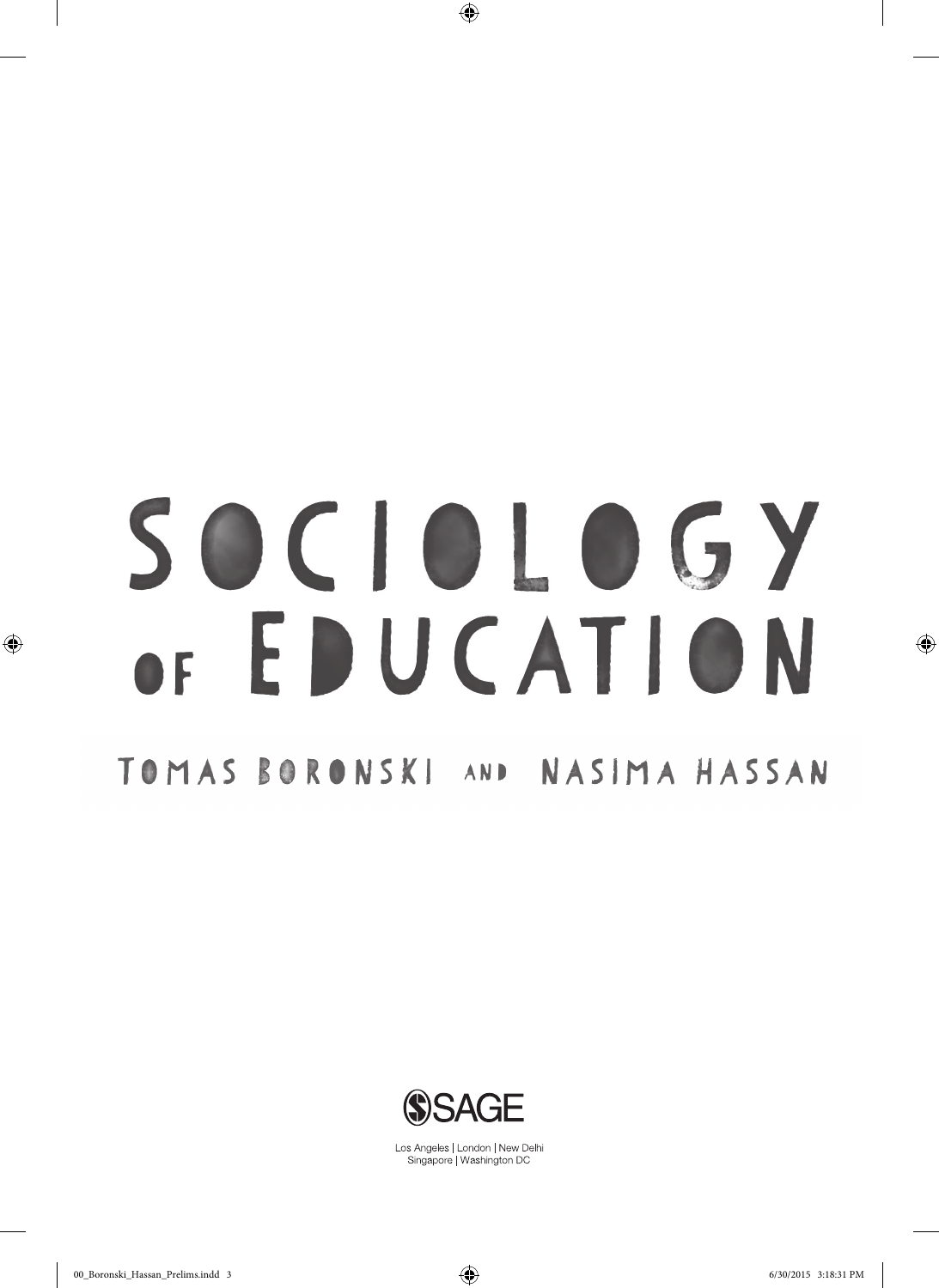## CHAPTER 1

## SOCIOLOGY AND EDUCATION STUDIES

#### **Chapter Aims**

◈

This chapter will examine sociology in the context of education studies and compare the sociological contribution to that of psychology and philosophy. It provides a brief introduction to the role of philosophy as both the mother and father of all modern academic disciplines including the foundation disciplines of education studies. However, it also offers a word of warning about the way such disciplines are used and the need to adopt a cautious and critical approach in our studies as students of education. Finally, there is a brief discussion of how disciplines such as psychology can be enhanced by a recognition of the social context and dimensions of education.

♠

**Key words**: sociology, psychology, philosophy, educated, education, sociological imagination, disruptive experiment, inductive, deductive, theory formation, evidence, hypothesis, grand theory, middle range theory.

## **Introduction**

This book is about education. More specifically, it examines education from a sociological perspective and provides you with an insight into the ways in which sociology can help us to understand some of the key debates in education today, as well as to challenge some of the things that are taken for granted and often go unquestioned. As students of education you can probably identify a variety of debates and trends in education that currently attract media and academic attention. However, it is just as important to identify those things we are so used to accepting that they go unnoticed or unchallenged but can,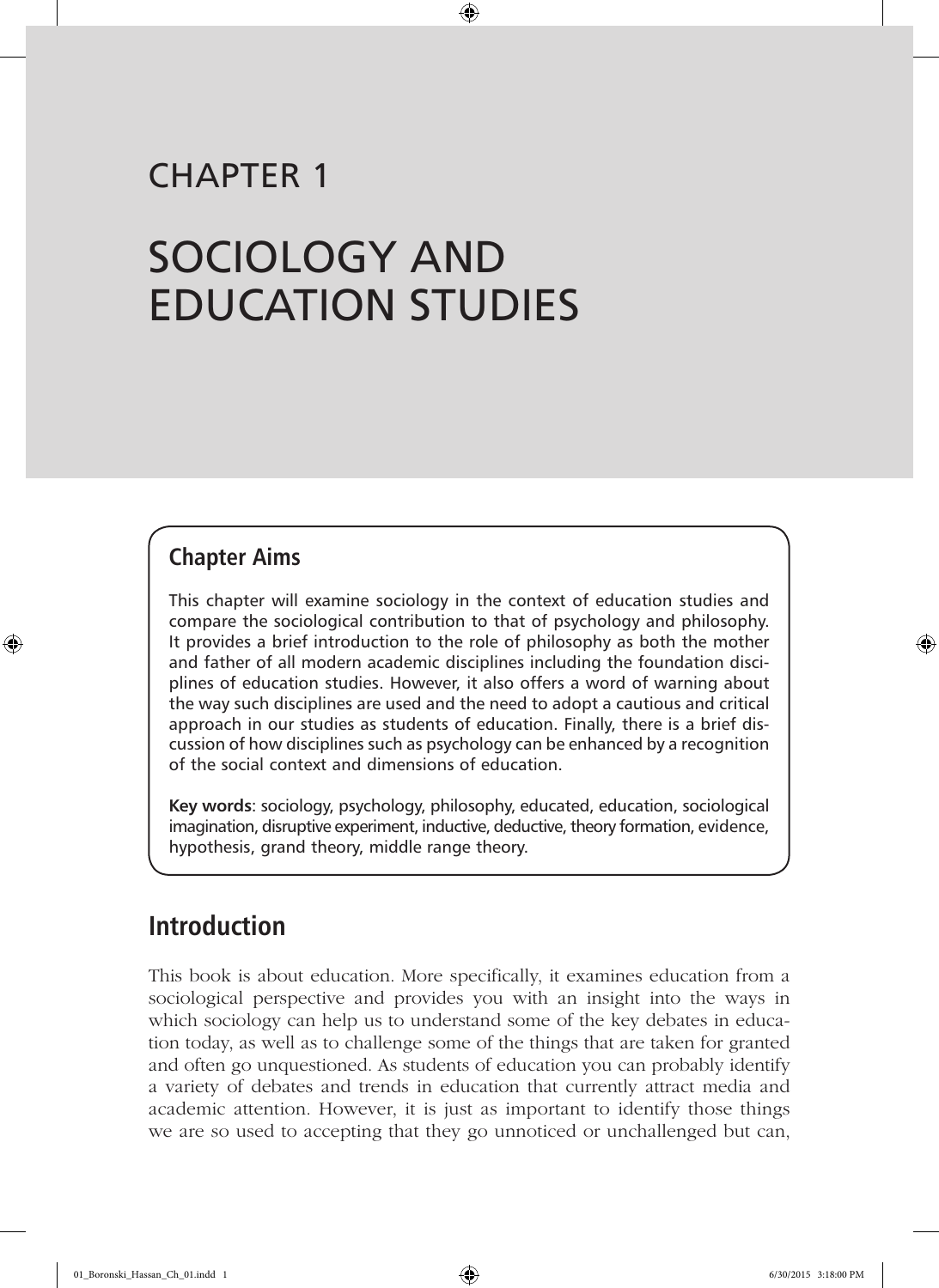nonetheless, have a significant impact on society. For some critics of the education system there are a variety of generally accepted assumptions which they might question, such as the notion that our elected politicians should decide how our children need to be educated, that children should be tested on a regular basis and labelled with relevant degrees of success or failure, that schools are the best places to 'educate' children, that adults always know what is best for children or that children must acquire certain knowledge to be defined as 'educated'. These are just some of the issues that you, as education studies students, should be thinking about.

 $\textcircled{\scriptsize{*}}$ 

Thinking critically, however, does not necessarily mean thinking negatively, but it does mean challenging accepted wisdom and taken-for-granted assumptions that might seem, at first sight, to be unimpeachable. It also means being open-minded about conventional practices and being prepared to discuss them in a reasoned and academic way rather than on the basis of prejudice or merely personal opinion. Many of us find it very difficult and even stressful to do this because it may undermine our most strongly held views. Some social commentators and writers may seem to say things that sound eccentric or completely unacceptable. In the 1960s for example John Holt (1969) suggested that children should be able to choose what they wish to study rather than be told what they must know. In 1970 Ivan Illich (1971), a colleague of Holt's at the Centre for Intercultural Documentation (CIDOC) in Mexico, suggested that schools are places that inhibit learning and should be replaced by 'learning webs' and 'skill exchanges', which can be used by all freely and voluntarily. Schools, Illich claims, are places of control and forced learning that merely create social division and inequalities. More recently Richard Dawkins (2006) suggested that religious teaching in some faith schools amounts to 'child abuse'. This is a particularly contentious claim at a time when many faith communities are attempting to set up their own schools and both main parties have been supporting and encouraging faith schools in their schools policies.

#### **Thinking point 1.1**

Identify a value, belief or principle you hold very strongly. This might be religious, cultural or a common-sense assumption. Think of some of the challenges or opposing views to it. Is it easy to take these opposing views seriously or to be open-minded about them? Try to reflect on your feelings.

It may be a good idea to read Dawkins (2006) or Illich (1971), or at least discuss what you have read, with others on your course. Study groups are a good way to share ideas and reflect on the meaning and significance of new and challenging subjects.

♠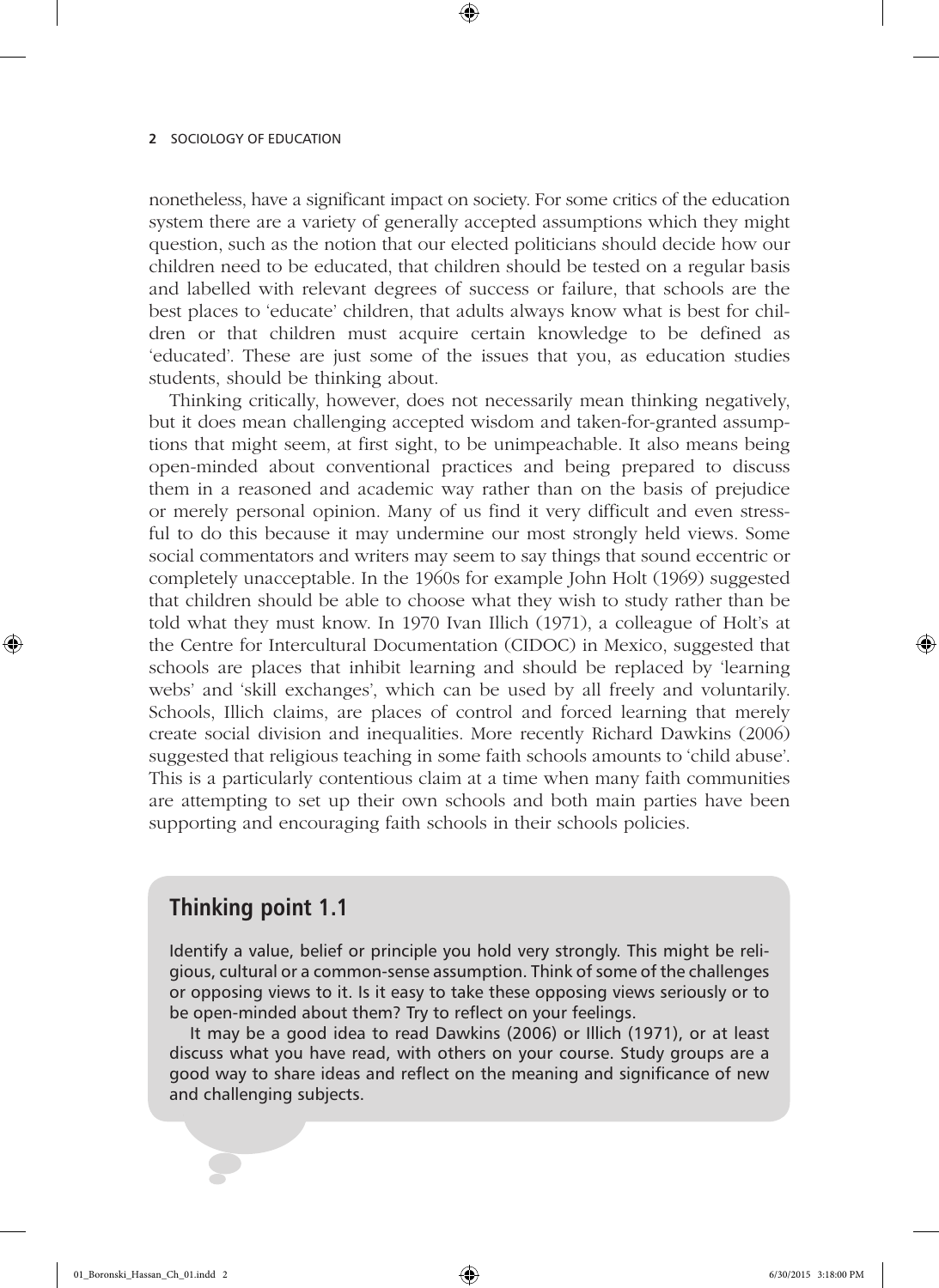## **A sociological imagination**

The key question here is what sociology has to offer these debates and controversies? At a very basic level it could be said that such challenges to some of our most strongly held assumptions can act like a 'disruptive experiment' (Garfinkel, 1967) forcing us to re-examine the foundations of these beliefs and, perhaps, identifying some of their flaws and weaknesses. At a more academic level it is often said that to appreciate the full potential of sociology we must first develop a *sociological imagination.* This is a term coined by C. Wright Mills (1959), an American sociologist, who claimed that sociology encourages us to take a deeper look at every-day events and aspects of our society, and to make a point of challenging the familiar things we tend to take for granted.

 $\textcircled{\scriptsize{*}}$ 

In his introductory text on sociology Giddens (1989) uses the example of a cup of coffee to tease out the ways in which we can imagine a cup of coffee. For example, a cup of coffee is not merely a hot drink, it has a history: coffee is a product of colonial contact and (often unfair) international trade, and it is a legal drug; coffee can bring people together, 'Let's meet for a coffee', 'I'm having a coffee morning'; or it can denote a lifestyle – coffee table, coffee table book, skinny latte.

#### **Thinking point 1.2**

♠

A sociological imagination is a distinct way of thinking but can take some practice. You might like to apply it to aspects of education. Try to focus on concepts such as gender, ethnicity, social norms and social class. Again, you might like to do this in your study group.

A key aspect of the sociological imagination according to Wright Mills is the interconnectedness between *individual problems* and *public issues*. Individuals experience particular troubles such as poverty, unemployment or educational failure. If an individual becomes unemployed, for example, we may expect them to use their skills and personal qualities to resolve the problem, such as by retraining and attempting to become more employable. However, when such private troubles become widespread and transcend the individual and the local by becoming aspects of the wider society, such as when there is a high level of unemployment, we have an institutional or social problem in that the individual's personal skills, character and qualities are no longer sufficient to resolve the situation. For Wright Mills sociology provides the insight that enables us to make the connection between the individual's situation and the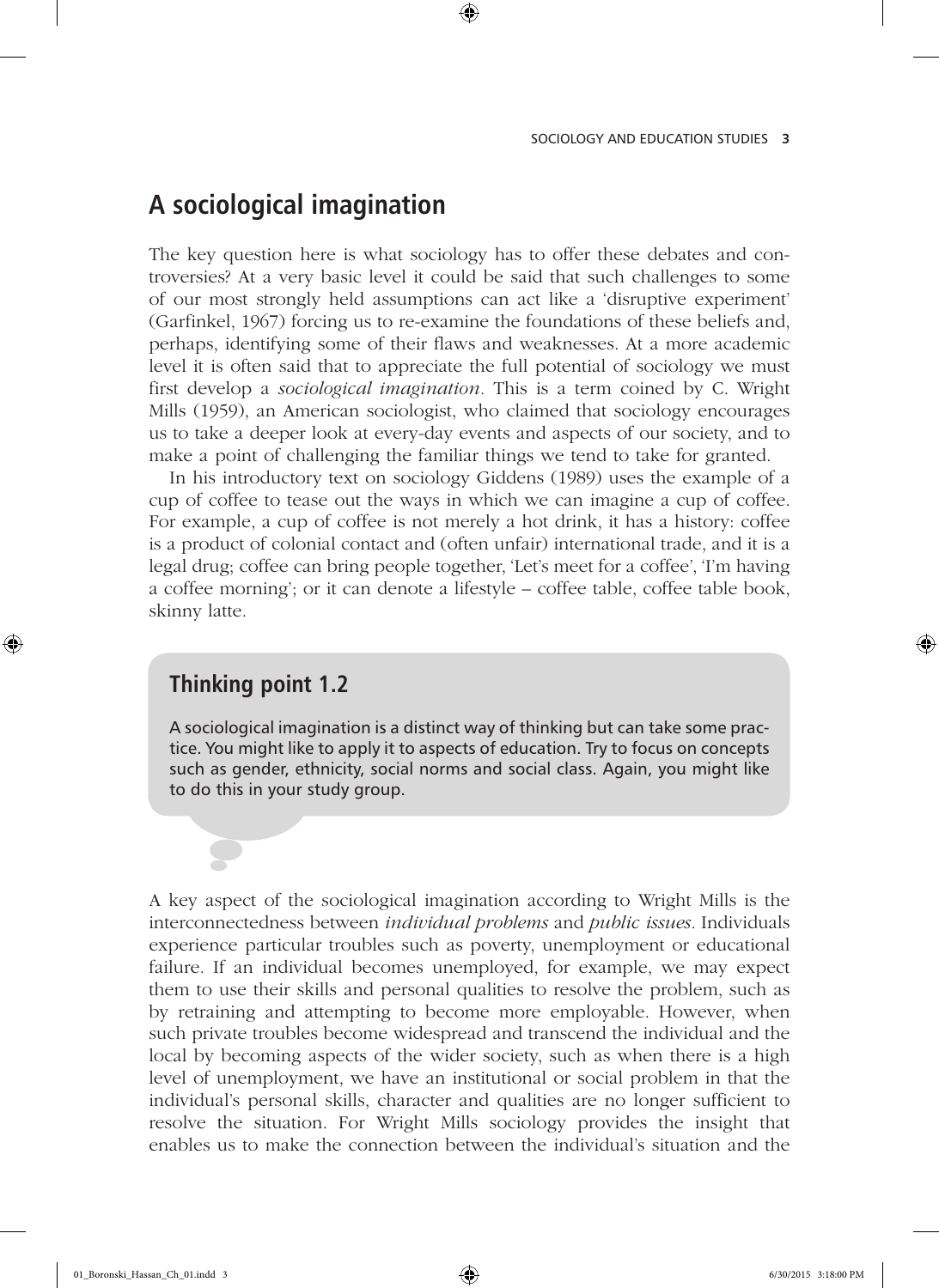wider social and historical conditions. However, Wright Mills argues that it is often the case that those in power – policy makers, politicians and business leaders – conceal these public issues by presenting them as private problems, suggesting that the problem lies primarily with the inadequacies of the individuals concerned rather than the structures within which these individuals exist and act. This can be seen in terms of the current debates in education such as why certain social groups or classes 'underperform'. Wright Mills' position on the role of professionals and policy makers is relevant here also because he suggests that many of those in positions of authority and power tend to focus on the 'pathological' traits of those who underachieve, rather than on the way politicians and policy makers organise the education system. The way working class boys are portrayed by politicians provides a good example of this. Responding to an Office for Standards in Education, Children's Services and Skills (Ofsted) report in 2003 on the 'underachievement' of boys, the then School Standards Minister, David Miliband said:

 $\textcircled{\scriptsize{*}}$ 

We have to crack the lad culture that stops too many young boys doing well at school. This culture tells boys that it is fine to play around and not work hard. But this harms their chances of doing well, getting their exams and fulfilling their potential.

(David Miliband quoted on the Department for Children, Schools and Families (DCSF) website (Department for Education, 2003).)

It could be argued that narrowing the issue of inequalities in educational achievement down to 'lad culture' seems to focus too much on the symptoms when much of the evidence shows that class factors and inequalities play a significant role in this process (Ball, 2008; Bolton, 2010; Dorling, 2011; Ipsos MORI, 2010; Jefferis et al., 2002).

A further dimension of the sociological imagination is that it does not merely accept what are often called common-sense beliefs about society; it encourages us to collect *evidence* in order to be able to look for patterns and trends and to be able to support our assertions. Evidence, no matter how convincing, rarely settles any issue because all evidence is subject to interpretation, but it is the basis upon which any credible claims are made. As a general principle sociology is about theory formation using evidence. Such theory formation can be either *inductive*, which involves collecting evidence and building a theory on the basis of this evidence, or *deductive*, developing a theory from which a hypothesis can be developed in order to test the theory against the evidence. Whichever approach is adopted, a logical and methodical procedure is expected and all claims and theories should be supported by the evidence or, at least, assessed and analysed in terms of the data collected. This enables others to check the evidence and any claims made for themselves. Theories are

♠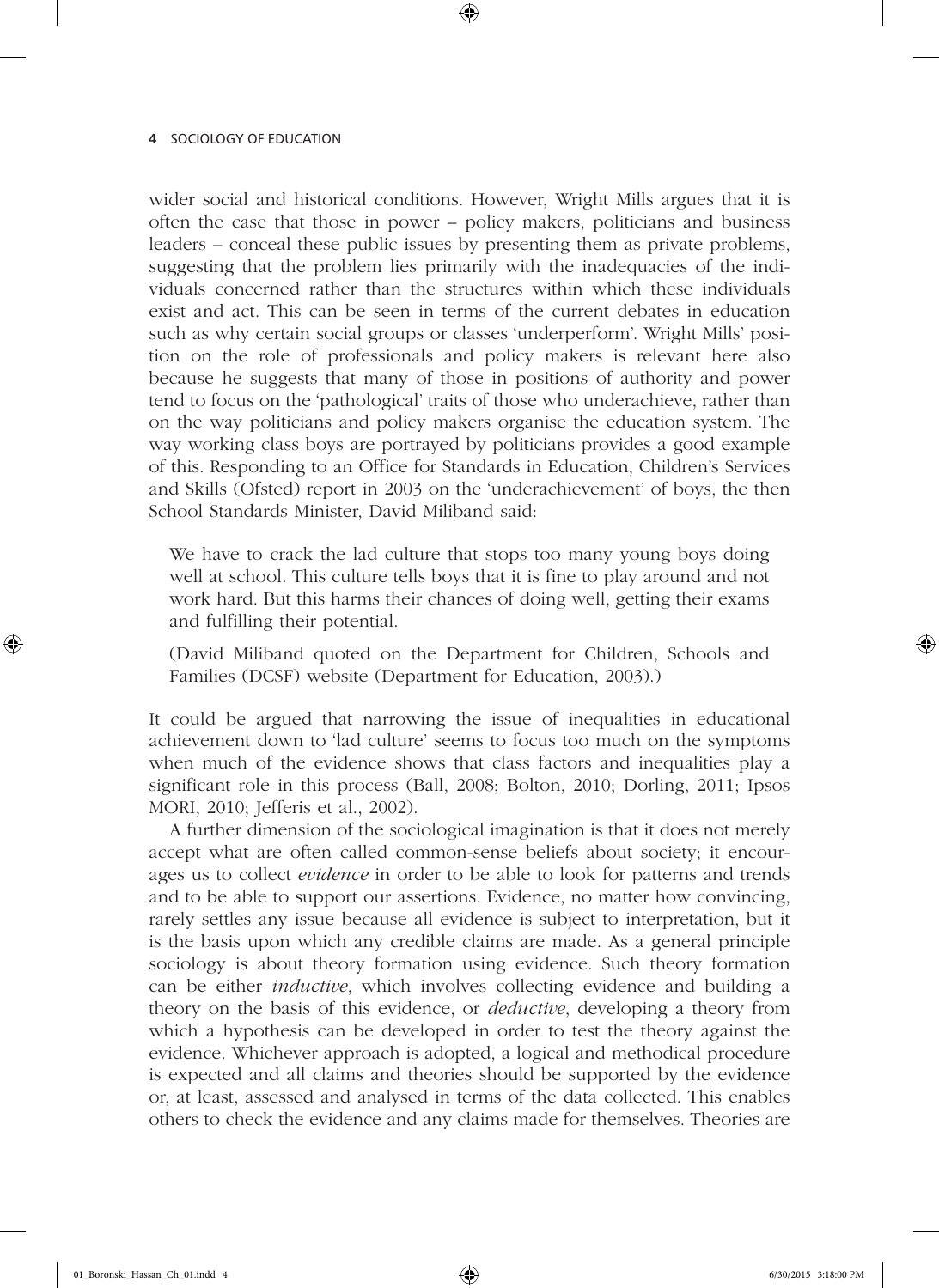also believed to enable us to make generalisations about the world or specific aspects of it, which in itself is a worthy aim in terms of helping us to understand the world, and it may have implications for policy making.

 $\textcircled{\scriptsize{*}}$ 

### **The power of theory**

A key issue in sociology is what constitutes a theory. Sociology in its classic phase during the late nineteenth century to the mid-twentieth century was characterised by attempts to develop *grand theories*. This means that sociology was seen as being able to explain how society works in one single overarching theory. In addition there was the belief that, by using modern scientific methods of research, the 'truth' could be 'discovered'. For example, Marx attempted to develop a theory of history that he believed was able to provide a comprehensive understanding of how society works and changes. Grand theory is also a term first used by Wright Mills (1959) to describe the systems theory of functionalist sociologists of the 1950s, such as Talcott Parsons, who, Wright Mills believes, were more concerned with abstract theorising and the function of systems and structures than with an understanding of the real world. What Wright Mills was identifying was a trend amongst sociologists at the time to develop highly detailed and abstract theories that made little attempt to consider what was really happening in society. More recently, postmodernists such as Lyotard ([1979] 1984) have pointed to the dated nature of grand theories that make great claims to have discovered the 'truth' about society. Lyotard suggests that the optimism of modernism, with its pursuit of progress, truth and objectivity, has given way to a postmodern condition characterised by a general decline in people's faith in science to bring about social progress and to solve the world's problems. In Chapter 3 we will examine the position of postmodernists on this issue in more detail.

In general, however, the initial optimism that sociology can act as a source of general 'truths' about society as a whole has given way to more modest ambitions. As Boudon (1991) suggests:

it is hopeless and quixotic to try to determine the overarching independent variable that would operate in all social processes, or to determine the essential feature of the social structure, or to find out the two, three, or four couples of concepts … that would be sufficient to analyse all social phenomena. (Boudon, 1991: 519)

Sociologists now tend to adopt a *middle range* approach to theorising (Merton, 1949), which consists of developing a theoretical understanding of a limited range of sociological problems through the examination of the evidence within

♠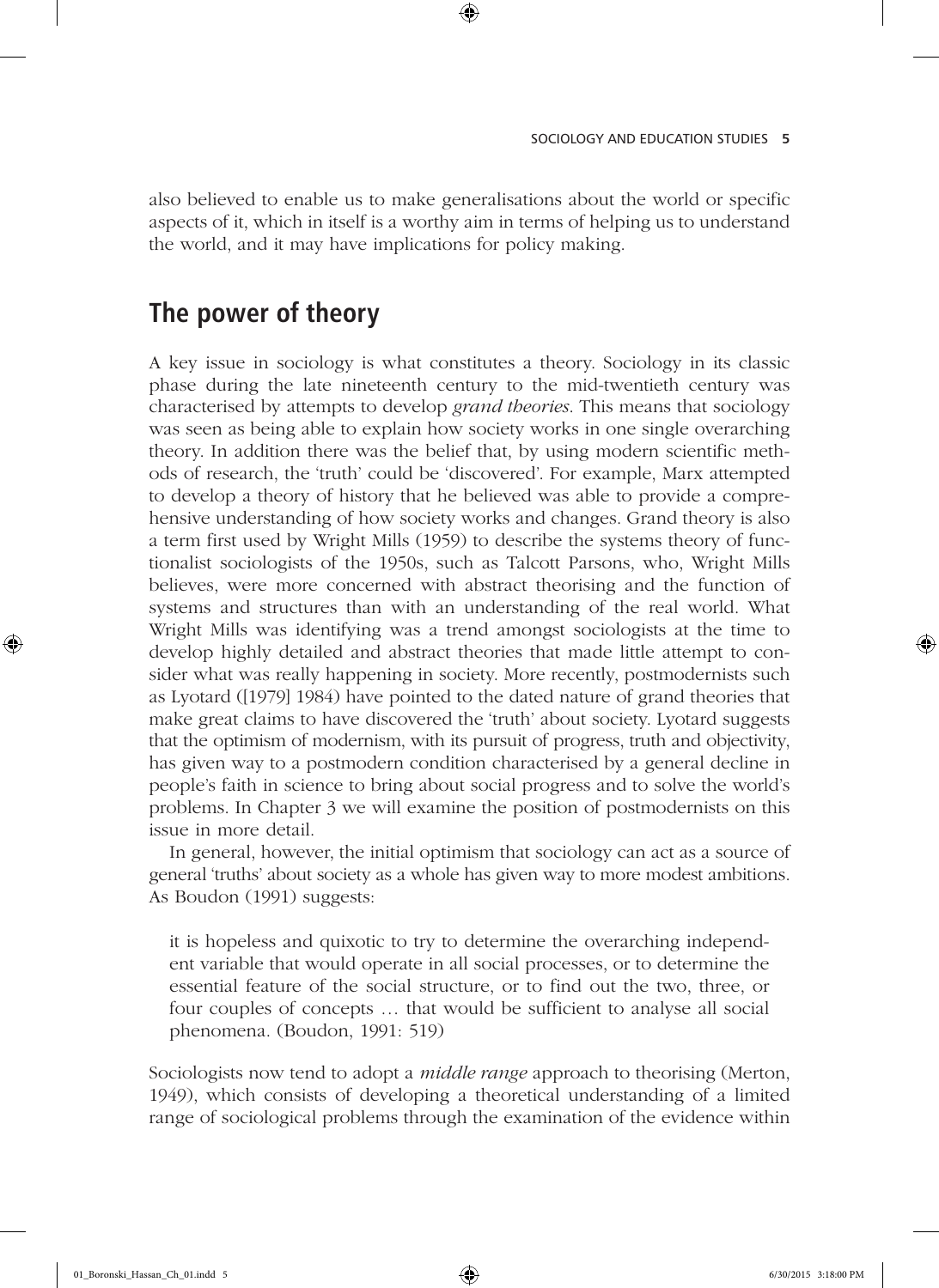specific contexts. The intention is to make connections between these different insights in order to build a more comprehensive understanding of society, rather than making extravagant claims to have discovered the 'answer to the ultimate question of life' (Adams, 1982).

 $\textcircled{\scriptsize{*}}$ 

However, even with these more modest ambitions, sociology has the conceptual power and methods to provide insights that common sense or, indeed, other disciplines are not able to provide. An excellent example of this is *labelling theory*, which was developed by Howard Becker (1963) to explain how the preconceptions we have of others can influence their behaviour. What Becker was attempting to challenge was the idea that all criminals and deviants are inherently bad and that deviance is essentially an individual act. Instead, he showed that deviance is as much to do with how situations are defined at a specific time, in particular, the power of certain groups of individuals to define these situations, and how certain groups are more likely to be defined as deviant than others. For example, in the late nineteenth century and early twentieth century, women who campaigned for the vote and for equal rights were seen as abnormal and even as 'unfeminine' and exposed to ridicule as well as criminalisation. The attempt to challenge male patriarchal power and authority was labelled as deviant. These labels can be seen to have effects that are independent of the motivations of the so-called deviant.

This is an extremely powerful idea which uses a number of conceptual tools that enable us to understand the spiral of deviance. However, rather than claiming that this is a total explanation for deviance in society, labelling theorists suggest that it helps us to understand how certain groups can become criminalised and may embark on a deviant career. Obviously, it cannot explain how extreme pathological behaviour occurs, nor does it purport to be able to do so. Moreover, labelling theorists do not claim to be able to explain how power is acquired and maintained. Nevertheless, the insights that labelling theory provides us in the field of crime and deviance clearly have relevance to the study of education, thus making the kinds of connections Merton was alluding to. For example, you might like to think about how the labels teachers use to define children can have an effect on their behaviour.

#### **Thinking point 1.3**

Think back to when you were at school. Were there other children who had particular identities or labels? Can you think of how they might have acquired those labels? Do you think that such labels may have affected the way they saw themselves and the way they acted?

⊕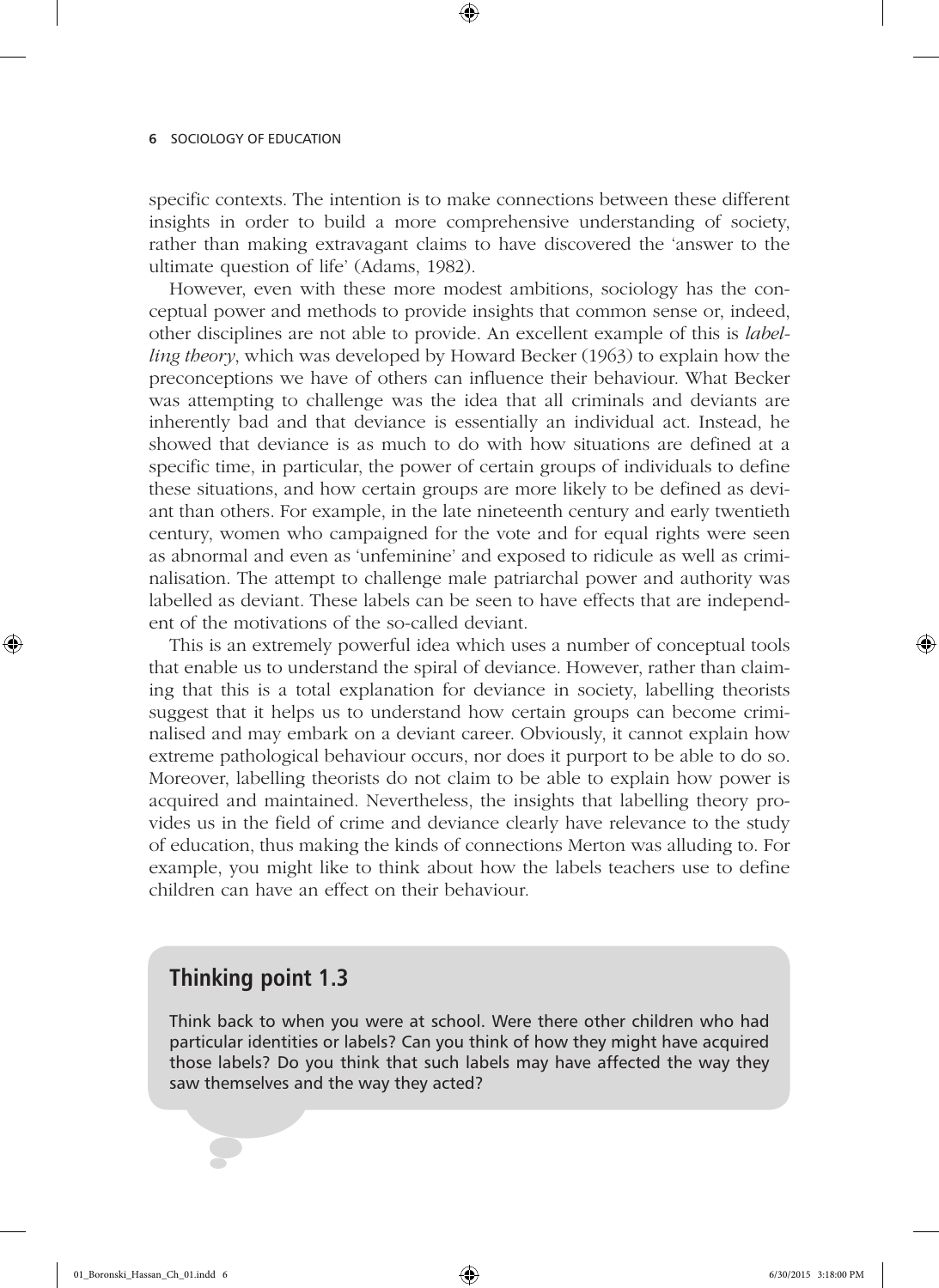## **A cautionary note**

There is, however, a temptation to become seduced by the insights and revelations of a newly discovered discipline, and to see its novel ways of looking at the world as providing the answer to all of our questions. The reality is that no single discipline can do this. In the case of education, it should be borne in mind that in order to gain a fuller understanding of this subject, we must be able to apply the insights of a wide range of disciplines such as philosophy, psychology and social policy as well as sociology. This is essentially what education studies involves and this is one of its main strengths as it provides a multi-dimensional approach to education that enables us to see issues from a variety of perspectives. For example, a child's progress through the education system is affected by their social circumstances; they may have been born with a certain level of potential but, if this is inhibited by such things as a lack of opportunity and poor health caused by poverty or discrimination, then the child may have difficulties in maximising their potential. In addition, education and welfare policy will also have an impact on the child, and children in similar circumstances (Dorling, 2011; Jefferis et al., 2002; Wilkinson and Pickett, 2009). Indeed, the 'evidence based politics' of Wilkinson and Pickett (2009) takes just such an approach in its application of standardised World Health Organization (WHO) data on health and social progress to understand the effects of income inequality on the population.

 $\textcircled{\scriptsize{*}}$ 

#### **Thinking point 1.4**

Think of the ways in which a child's educational progress in life might be affected by their social background, the historical and political circumstances they grow up in, as well as the psychological and philosophical ideas that prevail. A great place to start would be to view the Granada Television series *Seven Up* (2014). The series follows the fortunes of 20 children from a variety of social backgrounds born in 1957. You can find this on the following website: www.youtube.com/watch?v=CkNibRETzPc.

This clearly makes education studies a very challenging subject as it requires students to develop a strong understanding of a variety of disciplines and to be able to apply them appropriately to educational issues. In particular, you should become familiar with theories of learning (psychology), why governments

01\_Boronski\_Hassan\_Ch\_01.indd 7 6/30/2015 3:18:00 PM

⊕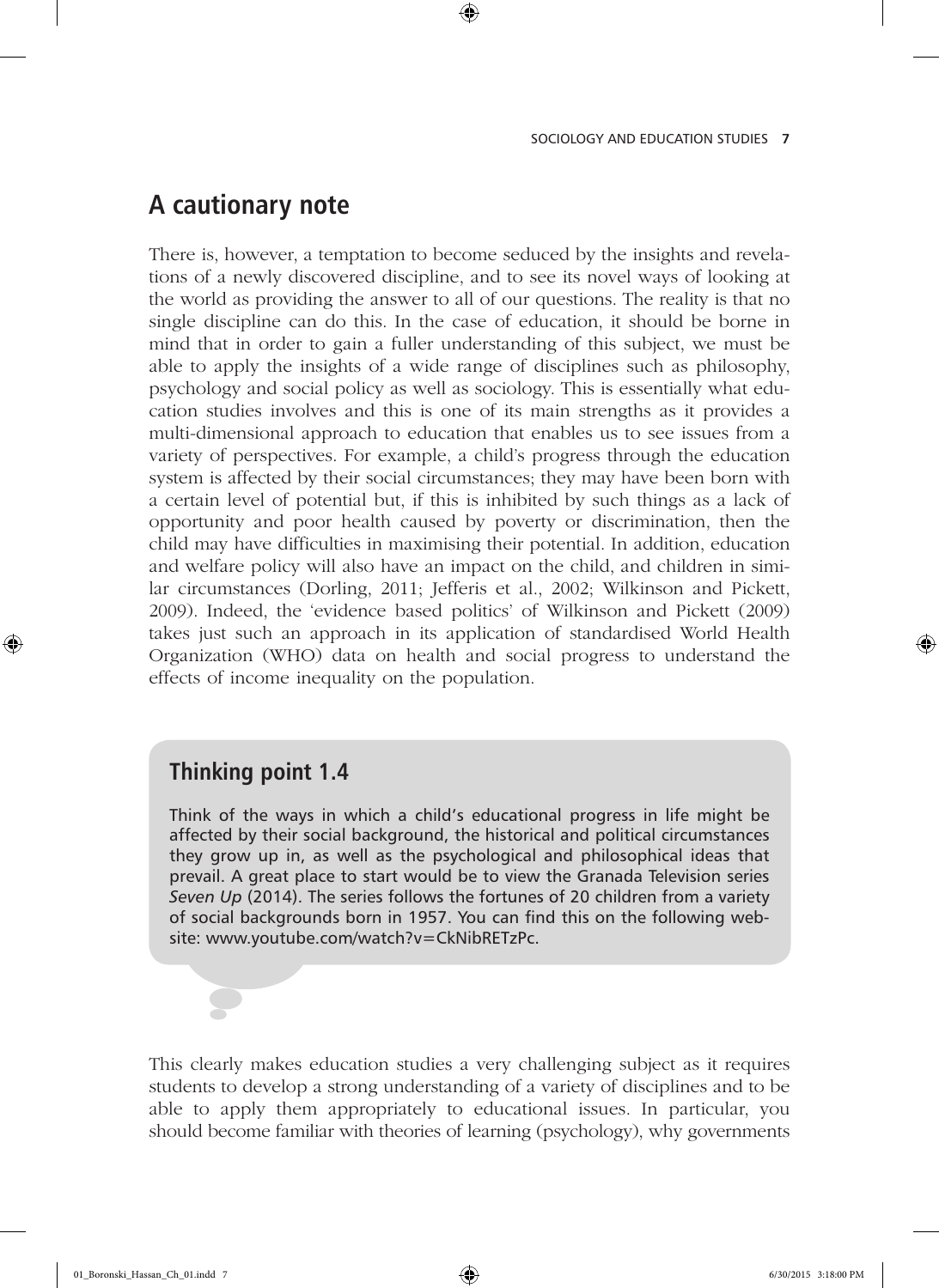choose to adopt particular education policies (political studies, social policy), how the education system has changed (history), how social and cultural factors influence educational attainment (sociology) and the purpose of education (philosophy). We will now examine two of the main foundation subjects of education studies – philosophy and psychology.

 $\textcircled{\scriptsize{*}}$ 

## **The foundation subjects of education studies**

#### **Philosophy**

⊕

Philosophy is the mother and father of all existing academic disciplines; from physics to sociology, all are essentially the offspring of the philosophy of ancient times (generally agreed to have been located in Athens between the fifth century and the first century BCE). There were a number of fundamental questions which the Ancient Greek philosophers raised and which, to this day, remain key questions being addressed by writers, thinkers and academics: What exists? How do we know something exists? What are such things made of? Is there a purpose to life? What is the best way to live our lives? How can we discover truth? Clearly, such questions have links to education and the purpose of education. One of the most famous dialogues on matters relating to education from the classical period is Plato's *Republic* (circ. 380 BCE). A dialogue is a literary form in which the author creates hypothetical conversations between individual characters to explore an issue or a philosophical question. Socrates, for example, features as one of these characters in the *Republic*, which takes the form of conversations about the nature of the ideal society as well as an examination of the linked issues of justice and how education should be organised in such a society. It will probably come as no surprise to us that Plato suggests that philosophers should be the rulers of his ideal society – they should be 'philosopher kings'.

There is a clear link in the *Republic* between Plato's concept of justice, as voiced through Socrates, and his views about who should be educated and the form this education should take. He envisions a state in which justice involves everyone knowing their place and carrying out their roles without question. There are, he believed, clear natural distinctions between human beings; some have the qualities needed for leadership, and it is these 'golden' individuals who should be selected for philosophical training and ultimately they may, if successful in their studies, become 'guardians' or rulers. Through *dialectical debate* they come to see the connections between things and know the essence (forms) of fundamental concepts such as justice and truth. As a result of this training the talented few are expected to attain a condition of total knowledge. For Plato dialectic is the art of philosophical argument by which knowledge is achieved and this is essential for any ruler.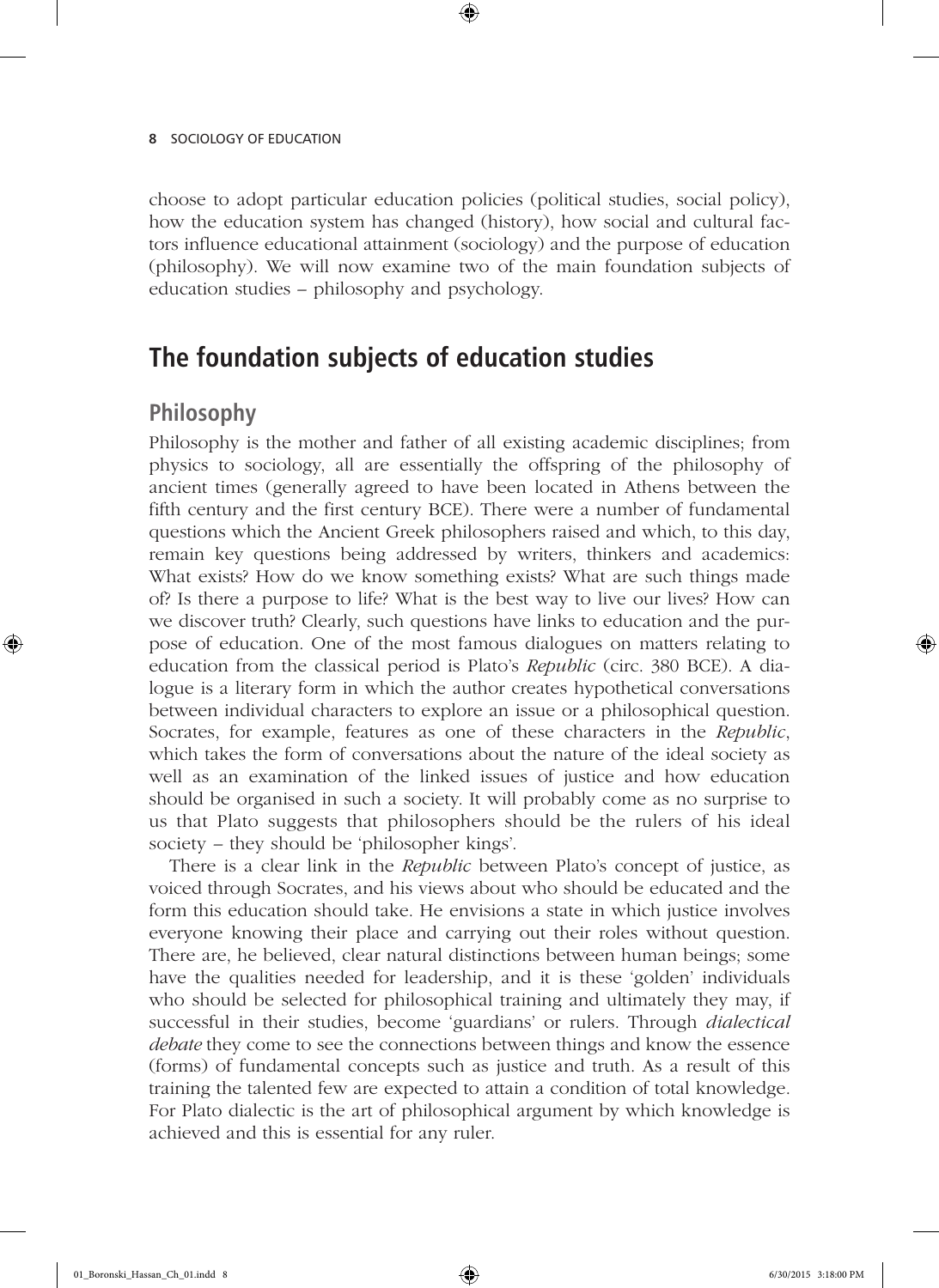#### SOCIOLOGY AND EDUCATION STUDIES **9**

Those who are not chosen to become leaders – the common people such as traders, craftspeople and labourers, and soldiers – would be expected to receive training in their respective occupations. For such ordinary citizens it is the duty of the guardians to lead them to the light of truth. They would not have access to philosophical teaching, nor would they play any part in government but would be subject to the rule of the guardians. You may disagree with Plato's utopia and his definitions of justice; however, his ideas have had a great influence on generations of philosophers who have followed him. So great has been the influence of Plato on philosophy that the eminent twentieth-century philosopher W.N. Whitehead describes European philosophy as a 'series of footnotes' to Plato (Whitehead, 1979: 39). It was the Socratic Plato who stated that the 'unexamined life is not worth living', thereby urging us to think about life as more than just a series of physical experiences. Plato was, in particular, noted for his beliefs that knowledge can only be achieved through reason and that we should not rely on our physical senses alone to find it.

 $\textcircled{\scriptsize{*}}$ 

#### **Thinking point 1.5**

♠

A good place to start an examination of philosophy is Bertrand Russell's *The History of Western Philosophy* (Russell, 1945). Russell provides a very accessible summary of the *Republic* and other dialogues.

You might like to read this section and discuss with your study group Plato's ideas about the ideal society, justice and the nature of knowledge. Why should we be concerned about such issues at all?

Aristotle (384–322 BCE), like his teacher Plato, was also concerned with asking fundamental questions about life as well as with finding the causes of all things and the links between them. Such an ambitious aim has been taken up by other philosophers over the past two millennia. However, with the huge growth in our knowledge about the world, both natural and social, philosophy began to branch out into fields such as theology, natural philosophy and political philosophy, philosophy of mind, aesthetics, ethics, logic and epistemology (theories of knowledge). Philosophers began to specialise and this eventually led to the establishment of separate disciplines as we know them today – physics, chemistry, biology, psychology, economics and sociology. Each has its own discrete body of knowledge and particular methods of investigation. With the separation of these disciplines from their parent discipline, philosophy was left to develop its own identity and fields of study.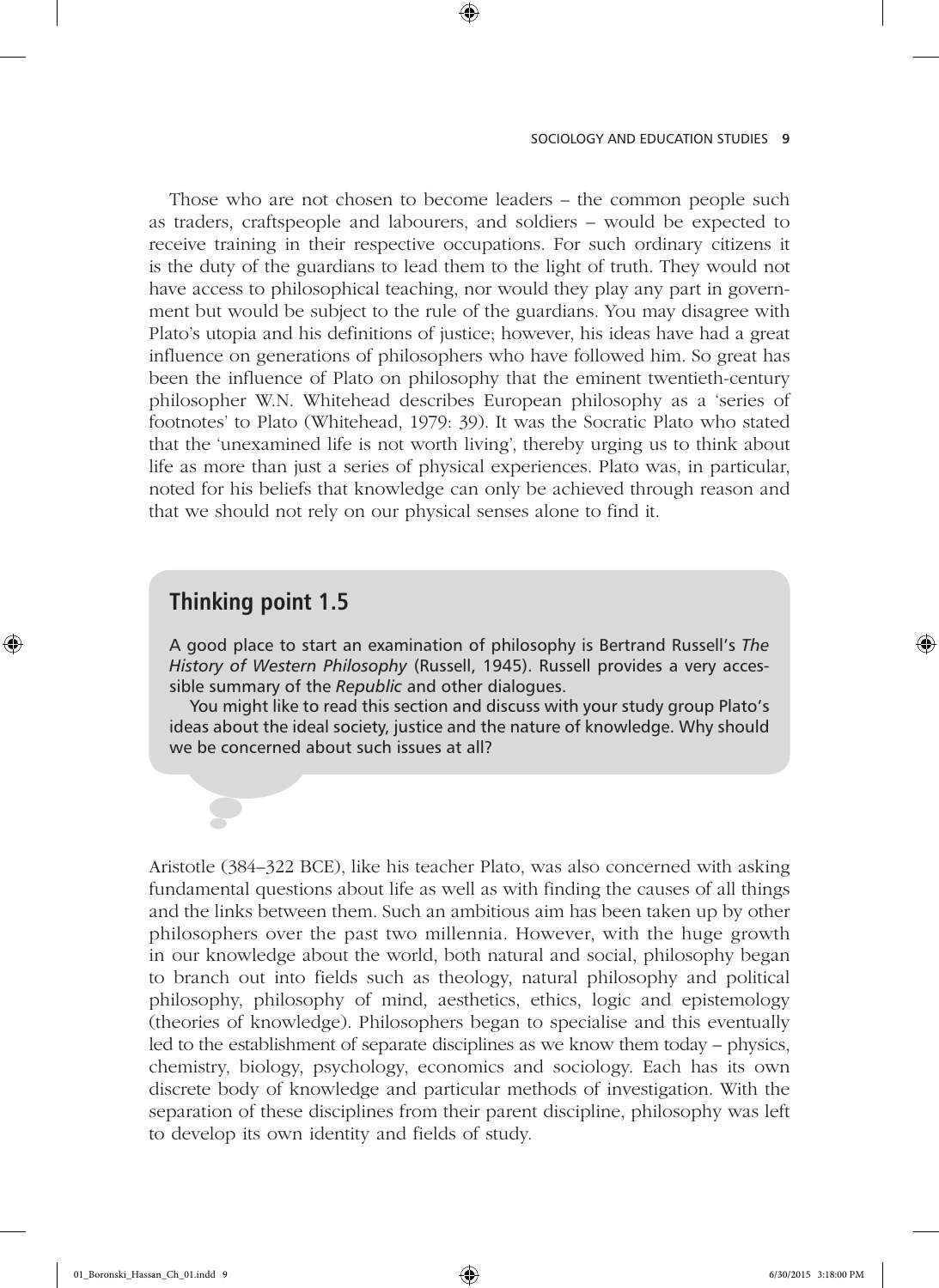## **A philosophy of education**

The philosophy of education was one such branch of philosophy, which has continued to exercise the minds of philosophers ever since Plato's time, with questions such as how to define education, the purpose of education and how it should be delivered, figuring prominently over the years. However, if we were to enquire as to what constitutes the philosophy of education, we would be faced with a variety of answers. This is because there is no consensus amongst those who practice in this field as to what its subject matter should be, what its aims are and the methods that it should adopt (Carr, 2005). This is problematic for a discipline that aspires to be taken seriously but which tends to be recognised more for its divisions and disputes than its positive achievements. There are some practitioners who see the role of the philosophy of education as one of analysing and explaining the meanings of basic concepts in education: What is education? What is the difference between education and training? What is an educated person? Known variously as analytic philosophy (AP), ordinary language philosophy and linguistic philosophy, this branch of philosophy, which gained popularity in Britain during the 1960s and 1970s represented itself as being made up of second order practitioners concerned primarily with elucidating, defining and clarifying basic concepts for others who are able then to use such concepts to develop first order theories. Such first order accounts are likely to involve moral or political judgements about such things as the purpose of education or the fairness of the system. Philosophers in the AP tradition have made a specific commitment to avoid such tendentious positions and to be purely analytic (Hirst, 1965, 1974; Peters, 1966, 1973).

⊕

Nevertheless, what soon became clear is that AP is no more objective or value-free than any other discipline. Indeed, much of the work of AP has been criticised as being an ideologically biased philosophical tradition that supports and justifies the existing social order. Although analytic philosophers claim to be objective and value-free in their analysis of education, it has been suggested by some critics (McLaughlin, 2000) that AP is merely a source of justification for the prevailing education system of post-war Britain that has resulted in significant class inequalities in attainment and continuation rates into higher education. For example, what analytic philosophers such as Dearden et al. (1972) have claimed is that education is the transmission of fundamentally worthwhile activities as taught by the curriculum. The worthwhile activities Dearden et al. referred to was essentially the academic grammar school curriculum of the time (Carr, 2005). However, the evidence being collected during the 1960s and 1970s suggested that the liberal

♠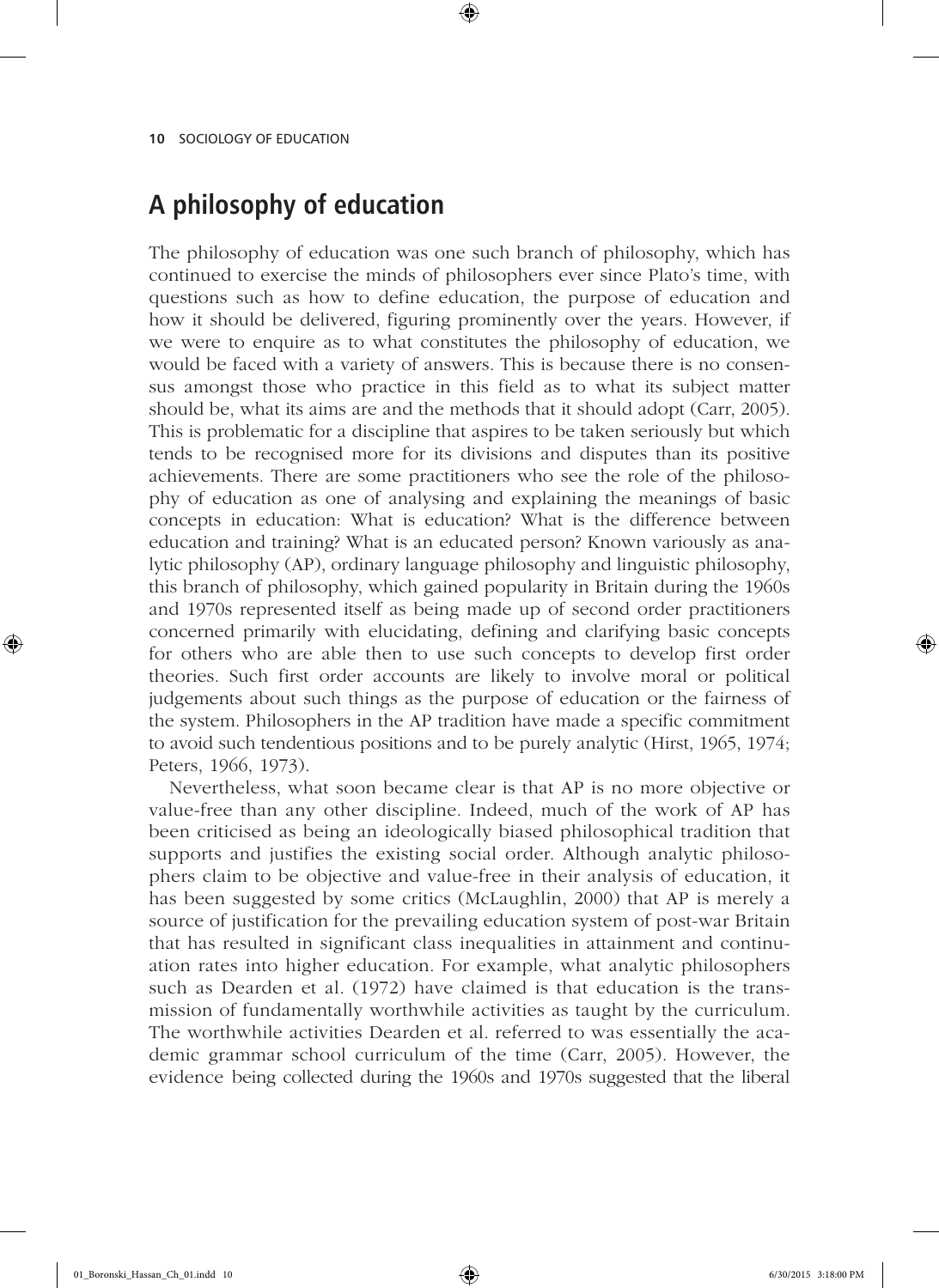education system that analytic philosophers were advocating was, in fact, mainly being accessed by a minority of middle class and upper class pupils, and was being denied to most of the rest of the population, which tended to end up in secondary modern or technical high schools where the curricula were far less academic and few pupils progressed to university (Ministry of Education, 1954).

 $\textcircled{\scriptsize{*}}$ 

Tomlinson (2005) provides an excellent summary of the evidence collected during the three decades since the Second World War after the establishment of an education system in the UK which was supposed to be meritocratic, but which was turning out to be one characterised by a wastage of talent (Ministry of Education, 1959). Such patterns were already clearly discernible from the 1950s when, under the Tripartite System of education, evidence from government reports such as the Early Leaving Report (Ministry of Education, 1954) showed that working class pupils (Socio Economic Classes 4 and 5 of the Registrar General's scale) gained only half the number of grammar school places as might be expected in terms of their representation in the population. It seemed that the education system in Britain was far from being the fair and meritocratic system it was supposed to be.

#### **Meritocracy**

♠

Meritocracy is a term first used by the social philosopher Michael Young in his book *The Rise of the Meritocracy 1870–2033* (1958), to describe a hypothetical society in which people are allocated to positions in terms of merit, which Young defines as ability (or intelligence as measured by such things as IQ tests), plus effort. Young was speculating about what was believed to be happening in Britain as a result of the policy of free education introduced after the Second World War. It was supposed to give equal opportunity to all members of society who could achieve their full potential, and bring an end to the pre-war system in which only the middle and upper classes had access to secondary and higher education, and hence all the best jobs. However, the evidence showed that this was not happening and that the class inequalities that characterised the pre-war period were merely being replicated under the new system. Analytic philosophers seemed to show little awareness of these historical and socially contingent factors in their analyses of education and as a consequence began to lack credibility. Their approach effectively amounted to an attempt to analyse education without taking account of the realities and context in which the education system was located.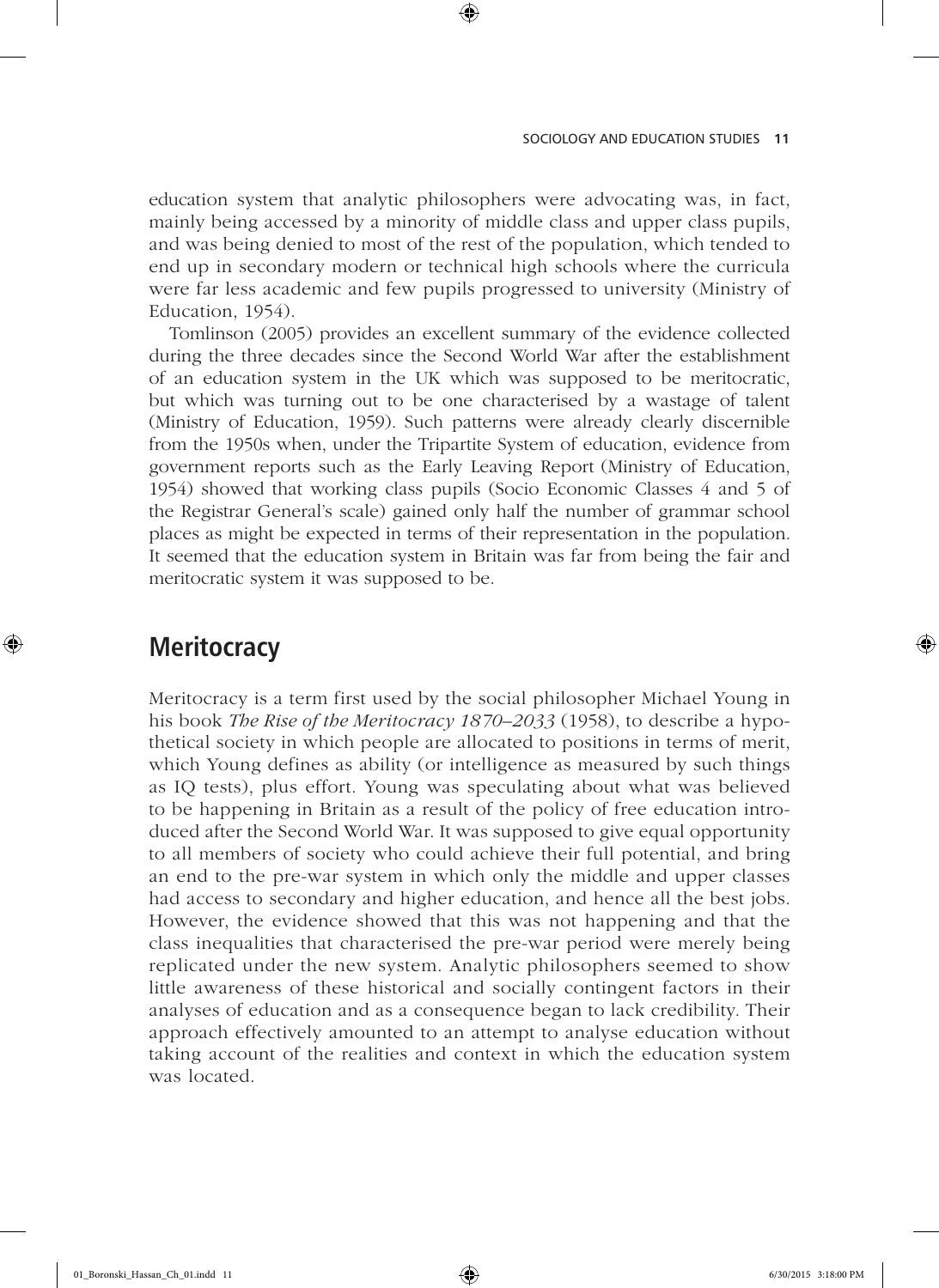#### **Reading suggestion**

You might read *The Rise of the Meritocracy* to examine Young's ideas as well as the problems he suggests might arise in such a meritocratic society.

 $\textcircled{\scriptsize{*}}$ 

## **Post-analytic philosophy of education**

By the 1980s and 1990s analytic philosophers were starting to reflect on their position and there was an acceptance of the criticisms as well as an attempt by some to reconfigure AP to take account of these weaknesses in their approach (Carr, 2005). McLaughlin (2000) describes this second or 'later' phase of AP as a much broader approach to philosophy of education together with a consideration of educational practice, education policy and the wider social and political context of education. Others, such as Rorty (1979), developed what has come to be known as post-analytic philosophy of education. This focuses on providing a critique of modern philosophy and a challenge to its claim to be able to provide general principles and truths, something philosophers had long hoped to find. As we have seen, philosophers since ancient times have placed their faith in the ability of the philosophical method to reveal ultimate truths such as the meaning of life or what is the best way to live and organise our lives. Rorty proposes a more modest role for the philosophy of education as one of edification and pragmatism derived from the work of the American philosopher John Dewey. For Rorty, truth is essentially that which works in practice.

## **The challenge of postmodernism**

For 2000 years a dominant theme in philosophy had been the desire to discover foundational knowledge. Foundationalism argues that certain beliefs act as the basis for other beliefs and do not depend on any other prior assumptions or justifications. Such knowledge, it is suggested, provides the foundations for 'truth'. So, the intention of analytic philosophy has been the identification of second order concepts on which to build first order theories in an attempt to create a true understanding of the world. The ideas of Rorty are very much in line with the more sceptical and challenging approaches to philosophy gaining ground during the 1980s and 1990s, in particular, the

♠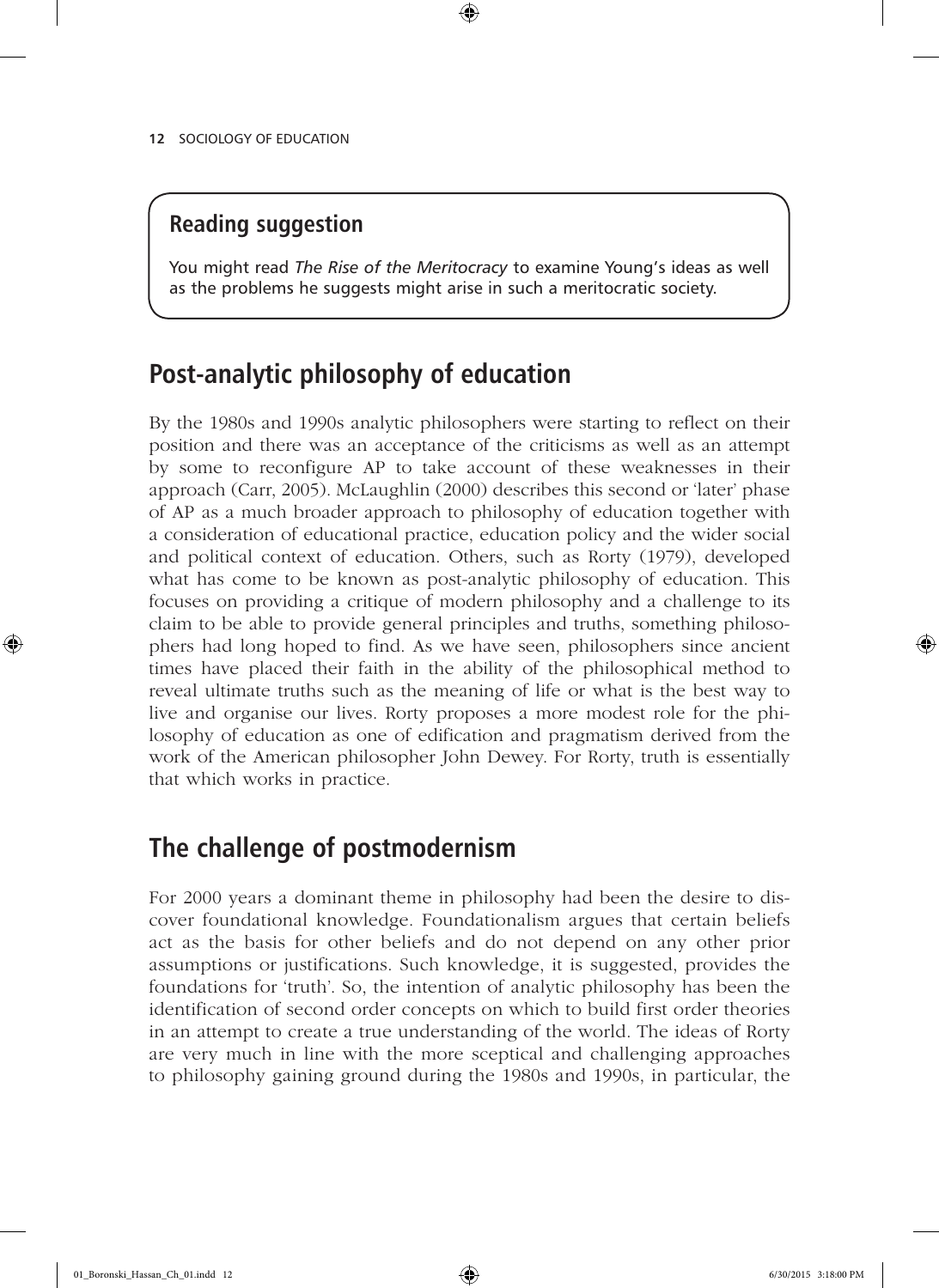postmodern turn with its rejection of all truth claims and its critique of the modernist promises of progress and liberation through rational science. What post-analytic and postmodern philosophy were doing therefore was challenging the age-old mission of philosophy to discover the truth and certainty. Other philosophers of education have a more radical agenda and see their role as one of providing the means of bringing about social change through education.

 $\textcircled{\scriptsize{*}}$ 

## **Critical pedagogy**

Pedagogy relates to the study of the aims and processes of education. In the relationship between teacher and learner there is a belief that some kind of exchange should occur, for example, skills or knowledge. Pedagogy attempts to examine this process in which, traditionally, the teacher gives and the learner receives such skills or knowledge. Critical pedagogy has its intellectual roots in critical theory, which is associated with the work of the Frankfurt School of Social Research. It is concerned with issues relating to the socialisation that takes place through family, school and the media. Each society has a dominant world view or ideology and it is from this point that critical pedagogy starts. In particular, it focuses on how, and in whose interest, knowledge is produced and passed on by schools and educators. Critical pedagogy is driven by the aims of critical theory, which are to investigate the role of social institutions such as schools and the practices that take place within them, with the intention of challenging the imposition of dominant ideologies and structures. Critical pedagogy, however, focuses primarily on the ways education can be employed to challenge the inequalities existing in the educational system. It examines issues of empowerment, and seeks more equitable and liberating educational experiences for those without a voice. The assumption is that a society that excludes groups from economic and political participation or that renders certain groups powerless is not just an unfair society but also an illogical society which needs to be changed. McLaren (2003) claims that critical pedagogy involves an examination of the relationships in schools, the way knowledge is produced and how schools are organised with the intention of altering them in the interest of the oppressed. The aim is effectively the transformation of society. This somewhat controversial role that is proposed for the philosophy of education is not necessarily shared by other philosophers, but the questions and claims made by critical pedagogy are certainly worthy of discussion and debate (see Chapter 4).

♠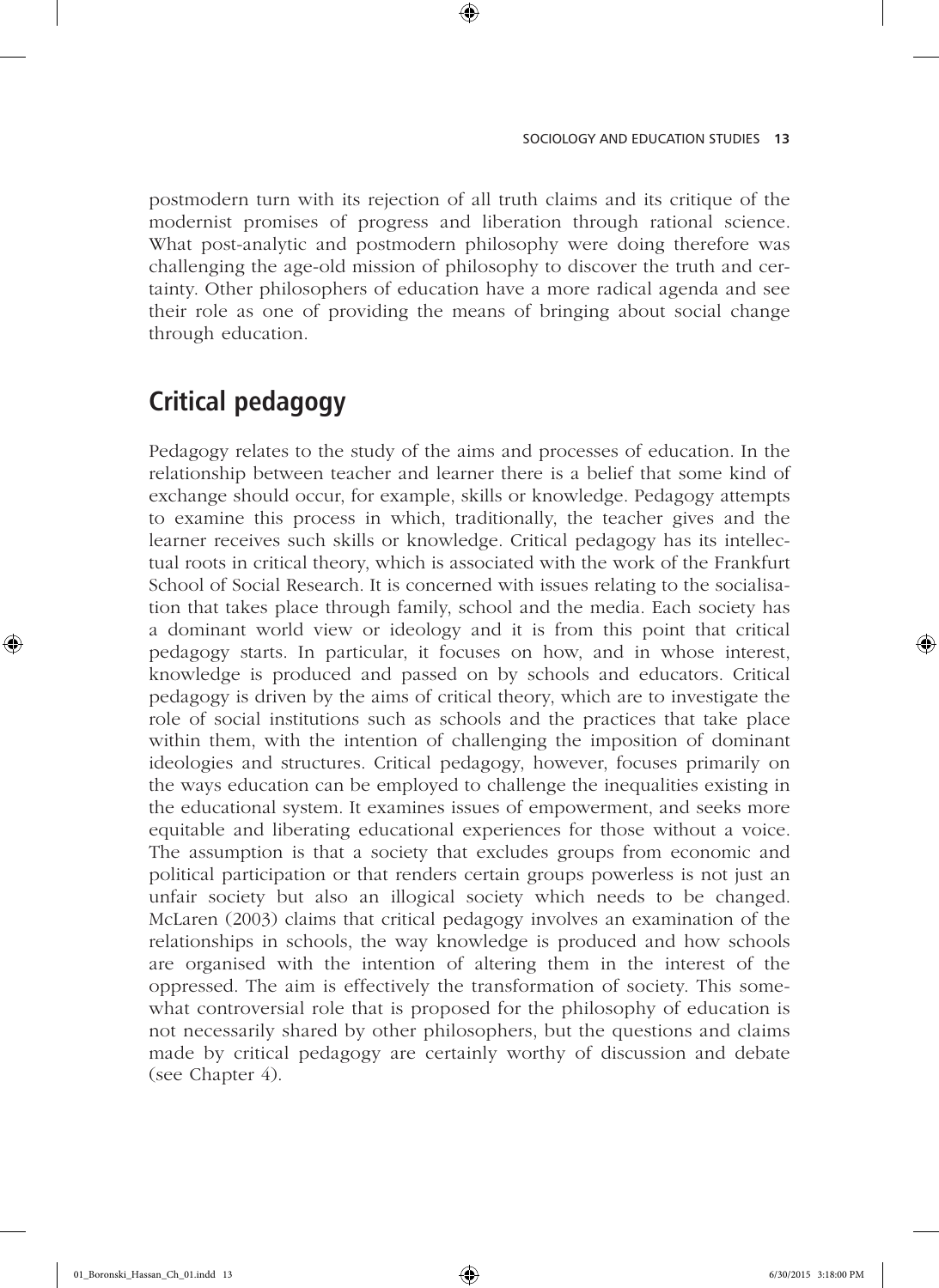#### **Thinking point 1.6**

Think about the British education system: Are there oppressive power relations and inequalities?

 $\textcircled{\scriptsize{*}}$ 

#### **The ambiguous status of philosophy**

As we can see, the philosophy of education is a discipline with a variety of approaches and often incommensurable philosophical traditions (Carr, 2005). In addition, it has a very ambiguous status in the eyes of politicians and policy makers as well as philosophers themselves. Philosophy's potential value and relevance have been recognised since the ancients. Plato suggests that knowledge, as opposed to skills, can only come through the study of philosophy. It is a discipline that leads the ruler to the right decisions and to the greater good. Aristotle in his *Metaphysics* writes of the condition of 'man' as one of being in chains and that only philosophy can liberate him. However, for many, including Plato and Aristotle, philosophy should only be taught to the few.

The teaching of philosophy to a minority of the elite is a tradition that has been continued into the modern age in Britain, where platonic principles were adopted by the upper classes in the nineteenth century, and that, some might argue, persists to the present day. There developed a strong ideology supporting rule by a 'golden' elite over the masses and the maintenance of a highly disciplined and patriotic military caste. At the height of the British Empire in the nineteenth century and early twentieth century a gentleman who had aspirations to become a member of the ruling elite by becoming a Member of Parliament (MP), or of joining the civil service, generally attended the University of Oxford or the University of Cambridge first and studied philosophy rather than a vocational course. Practical subjects such as engineering were generally looked down upon. Teaching philosophy to the masses, or indeed anything that might cause them to reflect on their condition was strongly resisted. The emergence of radical social theories such as Marxism in the nineteenth century was even more of a reason for the ruling elite in Britain to be wary of the potential dangers of philosophy. Ideas such as 'universal suffrage', 'equality' and, of course, the agitation for socialist revolution caused great fear, especially as there were attempts to bring about socialist revolutionary change across the channel in France in 1871 during the short-lived Paris Commune, in the German states in 1848 and in Russia in 1905 and in 1917.

♠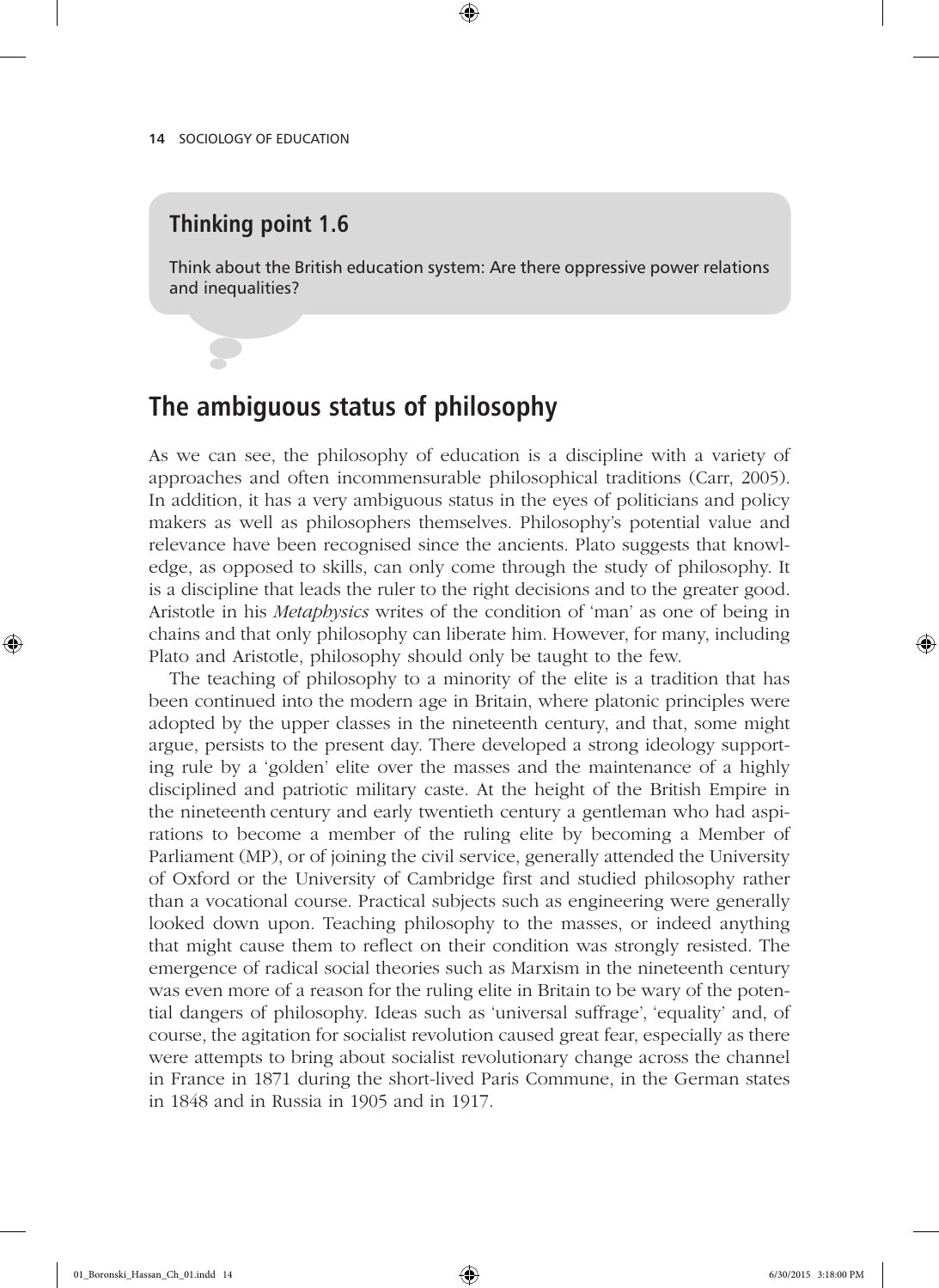## **Eurocentric ideas**

In July 2007 the then French President, Nicolas Sarkozy, addressed the students and staff at the University of Dakar in the former French colony of Senegal. In his speech Sarkozy spoke of the 'tragedy of Africa' (Purtschert, 2010: 1039) by which he meant the assumption amongst many politicians and academics that the relative lack of 'progress' in Africa in terms of her culture and economy was the result of something essentially African. Sarkozy stated that Africa has not yet 'entered into history' (Purtschert, 2010: 1039); she has not yet moved from a state of natural consciousness in which nature dominates her thought, to one where reflective thinking prevails. The President was actually parroting the ideas of Georg Wilhelm Friedrich Hegel (1770–1831) and the somewhat ethnocentric ideas contained in his *Philosophy of History* ([1824] 2001) in which nature is said to represent an unchanging system of beliefs and values that hold back progress. To be part of history, a society or culture needs to move from a natural consciousness to one based on spirit. Spirit represents the process of reflection on human ideas that leads to a restless desire for self-knowledge.

⊕

History for Hegel was driven by the dialectical process involving the conflict of ideas. Such conflicts result in a resolution (synthesis) leading to a new way of thinking. The ultimate direction of history he believed is towards truth. However, because Africa has not made the transition to spirit, Hegel claimed that the African consciousness was inherently natural and therefore likely to limit her progress.

Now we do not need to enter the debate about the merits of Hegel's philosophy, but clearly the views of one of the most respected western philosophers of the nineteenth century have had a great influence on the ideas and values of western civilisation. There is no doubt that his position was at the very least Eurocentric and at worst highly racist, but the legacy of Hegel is one of negativity regarding western attitudes towards African culture and civilisation, which clearly manifests itself in Sarkozy's speech. It could be said that contemporary views of Africa and African culture are still greatly influenced by Hegel's racist assumptions, which placed Black African people at the bottom of human development and evolution. As a consequence the achievements of African civilisation are often ignored or even denied.

When the first major European investigation was carried out on the ruined city of Great Zimbabwe by the German scientist Carl Mauch in 1871, he refused to accept that it was the work of Africans, instead claiming it must have been the product of the white settlers. We now know that it was part of the Bantu/Shona civilisation of the eleventh to fourteenth centuries. A similar view is evident with regard to African philosophy. Upon examining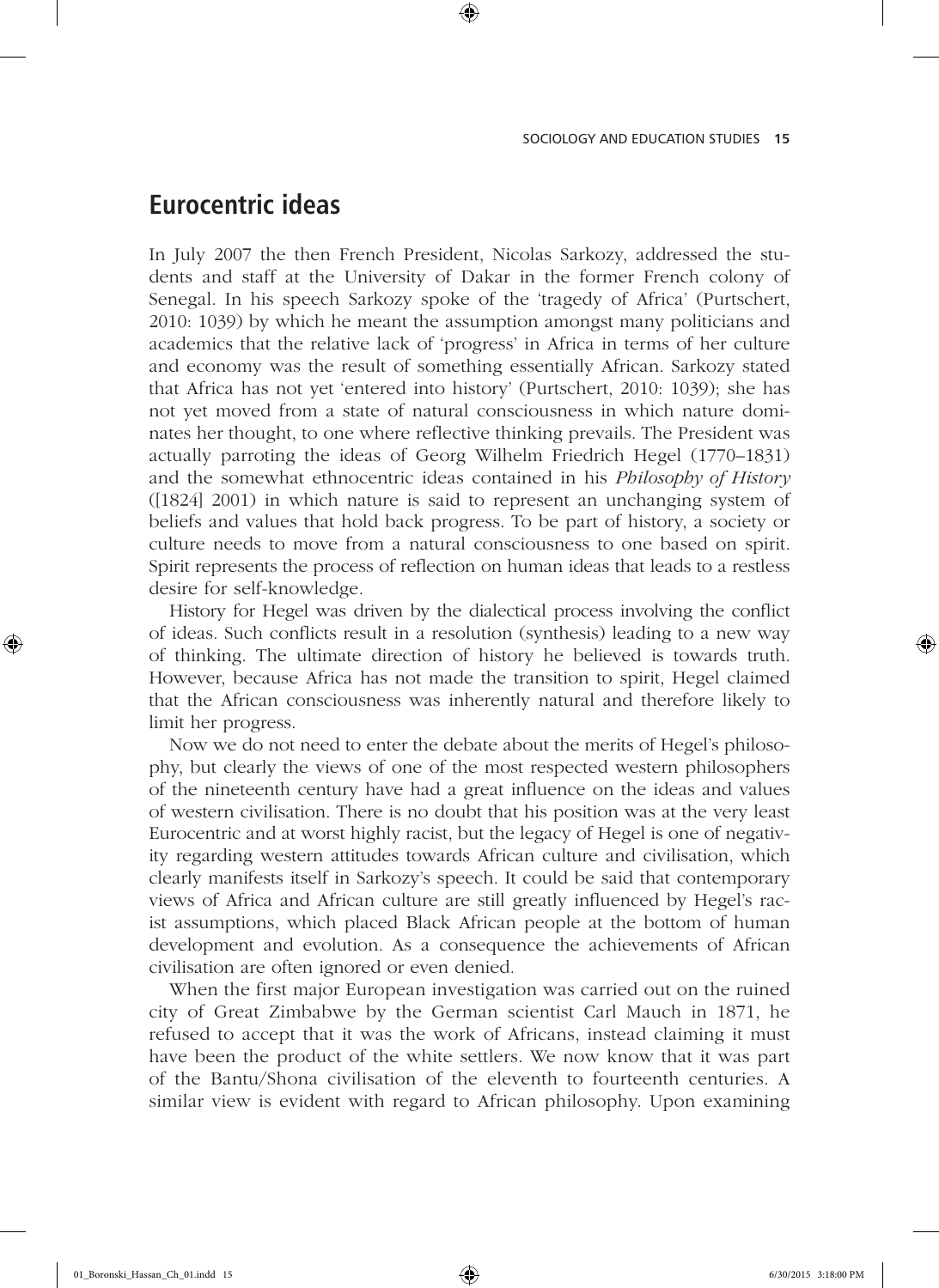western academic tradition one would be hard pressed to find any reference to African philosophy unless it involved a specialised course in African culture. A cursory examination of some of the most popular education studies textbooks in the UK reveals little, if any, coverage of non-western or African philosophy (Bartlett and Burton, 2012; Blake et al., 2008; Sharp et al., 2009; Walkup, 2011; Warren, 2009). This is a strange anomaly given that the academy is supposed to be inclusive and open minded. In addition, given that we live in a multicultural society, the philosophical contributions of non-western philosophers are conspicuous by their absence in all but the most specialist centres of learning.

 $\textcircled{\scriptsize{*}}$ 

Verharen (2002) takes issue with the general assumption that philosophy was invented by the Ancient Greeks. He points out that all cultures have an intellectual tradition that includes philosophy – the love of wisdom – even if they do not use such explicit language. He goes on to argue that although he concurs with the aims of the ancients in relation to the purpose of philosophy in providing foundational knowledge – that is basic principles of truth that can be used to make connections between things to create an understanding of the whole – he does not agree with the approach of the ancients and modern educators to limit the study of philosophy to certain groups. A further claim which Verharen makes is that the ancient civilisations of Egypt and Nubia may have had a significant influence on the Ancient Greeks. If this is the case there is all the more reason for western philosophy to examine African philosophy and its influence on contemporary western thought. In addition, for Verharen, philosophy should be available to all, including children, who should be able to learn how to think critically and philosophically as soon as possible. It is rare in the UK as well as the USA for children below the age of 16 to be taught philosophy; it is not part of the National Curriculum in England and Wales. There are many justifications for this, including the claims by Plato and Aristotle that children lack the maturity to deal with complex philosophical questions. To this we may add the belief that teaching philosophy to children adds no clear benefit to the economy and is therefore a waste of time. However, one of the most telling reasons for their objection is that philosophy is potentially dangerous: knowledge is power. If we arm young people with the skills of the philosopher they may become too challenging to those in authority. Verharen suggests that such an approach has impoverished our education systems, claiming that 'public schools reinforce a slave mentality by refusing to include philosophy in their curricula' (Verharen, 2002: 304). Although he was referring primarily to the teaching of philosophy to Black school children in the USA, his ideas could just as well be applied to all children.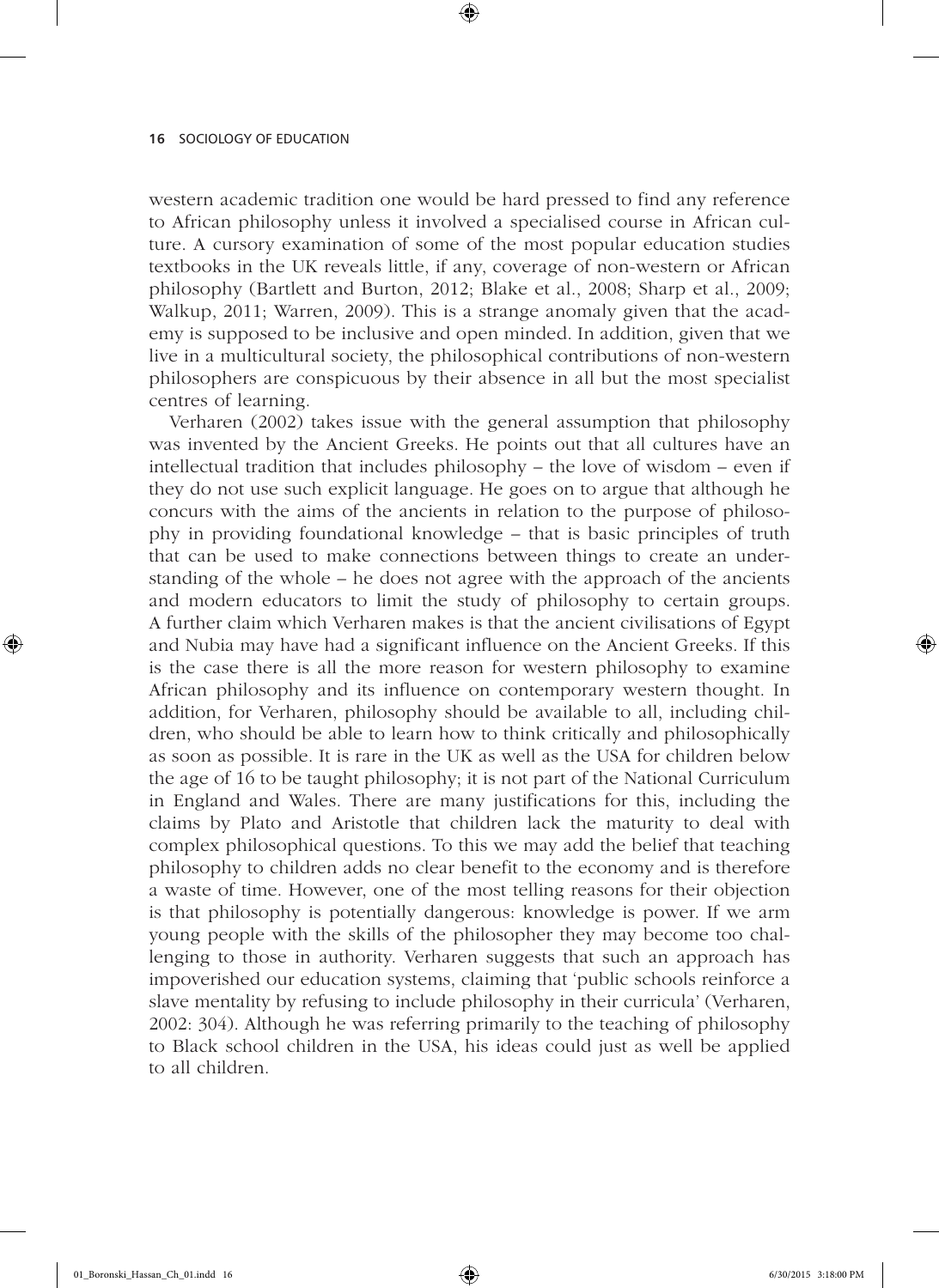#### **Reading suggestion**

The debate about teaching philosophy to children is examined in Verharen (2002) as well as in Bleazby (2005) and Dawid (2006). They provide a useful starting point for students covering this issue in their course. (For references see the reference list at the end of this chapter.)

⊕

## **Psychology**

⊕

Once again, we need look no further than the ancients such as Plato and Aristotle to find some of the first speculations about the workings of the mind; how we think and how we learn. However, while Aristotle located thought and emotion primarily in the heart, Plato identified the brain as the locus of such processes. He was one of the first *rationalists*, who suggested that although the brain is the centre of thinking, reflection, understanding and knowledge, we cannot rely on our senses alone for these processes. He stated that knowledge can only be acquired through the intellect, as opposed to through the human senses. Aristotle, on the other hand was an early empiricist who put more emphasis on the role of the senses; stating that knowledge of the world comes to us through our senses. These debates on the nature of the human mind and learning have continued ever since, and psychology emerged as a sub-discipline of philosophy, eventually becoming a highly respected academic discipline as well as professional practice in its own right, developing scientific theories of the mind and the brain based on experimental and analytic methods.

## **A word of caution**

It is important to provide some words of caution about disciplines such as psychology, which potentially offer great practical and sometimes deceptively simple solutions to complex human problems. It is easy to be seduced by an elegant theory, often backed up by seemingly persuasive evidence, which purports to be able to explain the functioning of the mind or the measurement of human ability, the nature of our personality or the source of human language development. Students and even psychologists often take a theory that they have learnt or developed and apply it uncritically to specific situations. Psychology is a speculative discipline and it should be treated as such. Evidence needs to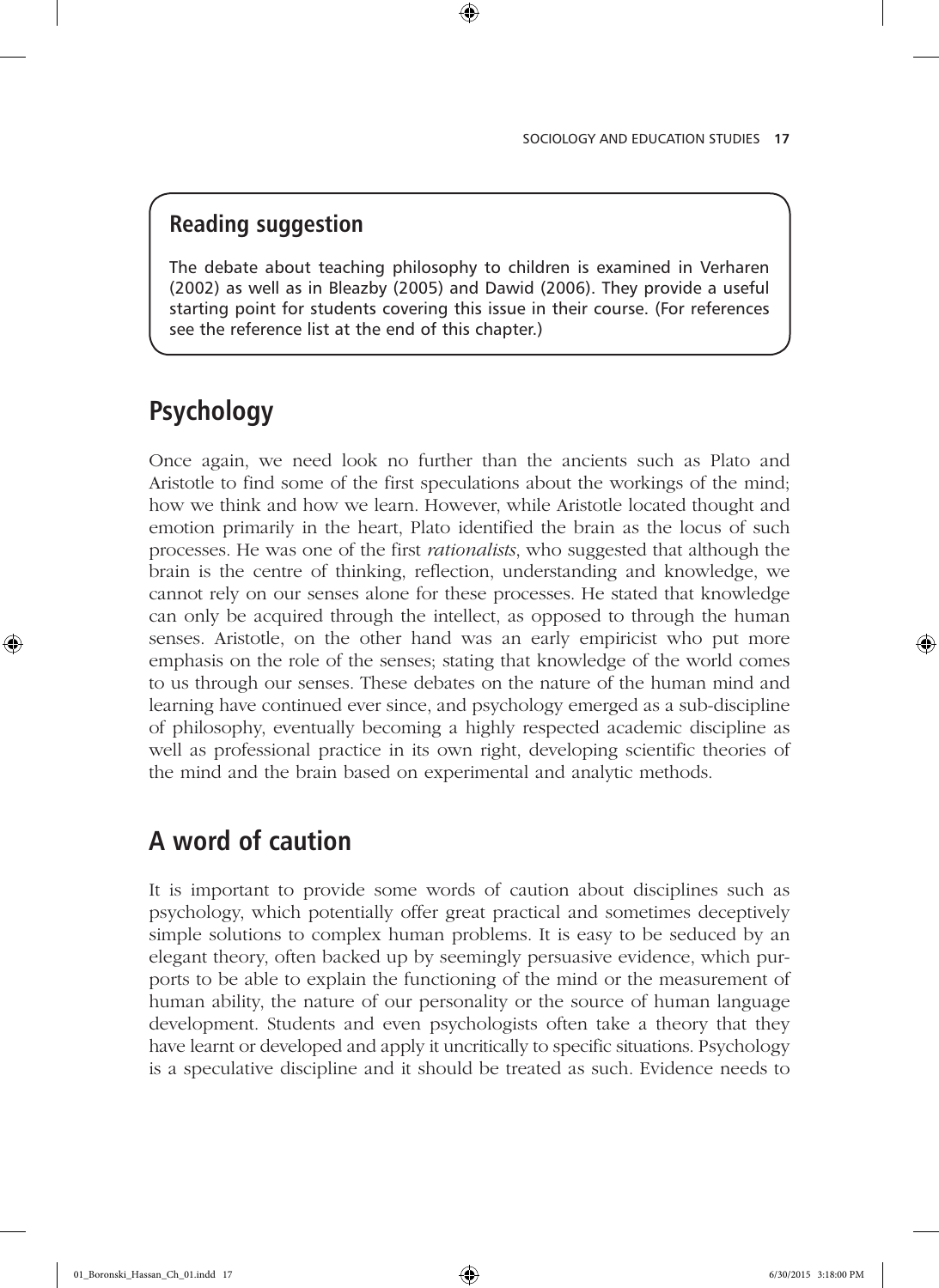be examined and treated critically, yet we often accept certain psychological ideas as given, or accepted wisdom if not the truth.

⊕

Psychologists and geneticists have been involved in a variety of controversial debates and policies that highlight this point. A good example is the role of psychologists in the discredited theory of eugenics, which was a pseudo-scientific discipline devoted to the 'improvement' of the human race through the selective breeding of people with so-called desirable characteristics and of the 'control' of those with 'undesirable' traits. We can see an example of these ideas put into practice in Nazi Germany of the 1930s and 1940s, but it was also a popular discipline amongst policy makers in the USA and Britain for a time. In the USA two psychologists named Terman and Yerks were involved in advising the American government in the early twentieth century on how to control the number of individuals of 'inferior races' entering the USA. At the time there was a huge demand for labour in a burgeoning American economy and the fear was raised by some policy makers that uncontrolled immigration to the USA from all parts of the globe would weaken the nation in the long run due to the 'measured' inferior genetic quality of certain groups that included Poles, Russians and southern Europeans (Kamin, 1977). Despite the fact that eugenics has been discredited as a serious academic discipline, not least because of its association with the atrocities of the Nazi era, there is still a certain amount of academic activity that is sympathetic to the eugenics cause (see Chapter 5). A substantial number of eminent scientists and writers still subscribe to the view that we are not all the same – that some groups are less intelligent than others. James Watson who, together with his colleague Francis Crick, mapped the structure of DNA in the 1950s, is an advocate of 'positive eugenics', which involves, amongst other things, a policy of encouraging 'intelligent' people to have more children. The intelligent people Watson referred to did not include Black people about whom, it is alleged, Watson has some particularly offensive views (see Dorling, 2011: 68).

In the USA we also find support for such essentially racist attitudes. Herrnstein and Murray (1994) spoke of the new cognitive classes who reach the top of society due to their ability rather than because of any social advantage they may have had. The authors of *The Bell Curve: Intelligence and the Class Structure* suggest that a similar argument applies to the reasons why Black pupils in the USA perform less well in school and in social mobility generally. Psychologists, therefore, have been closely associated with the measurement of ability and intelligence, and in the sorting of individuals and groups into hierarchies. We can see within these psychological theories the influence of elitist educational philosophers such as Plato, where some groups are seen as superior to others and this is used as the justification for the creation of a hierarchical educational system.

There are, however, other philosophical positions that inform psychological theories and research on ability and intelligence, such as those which make the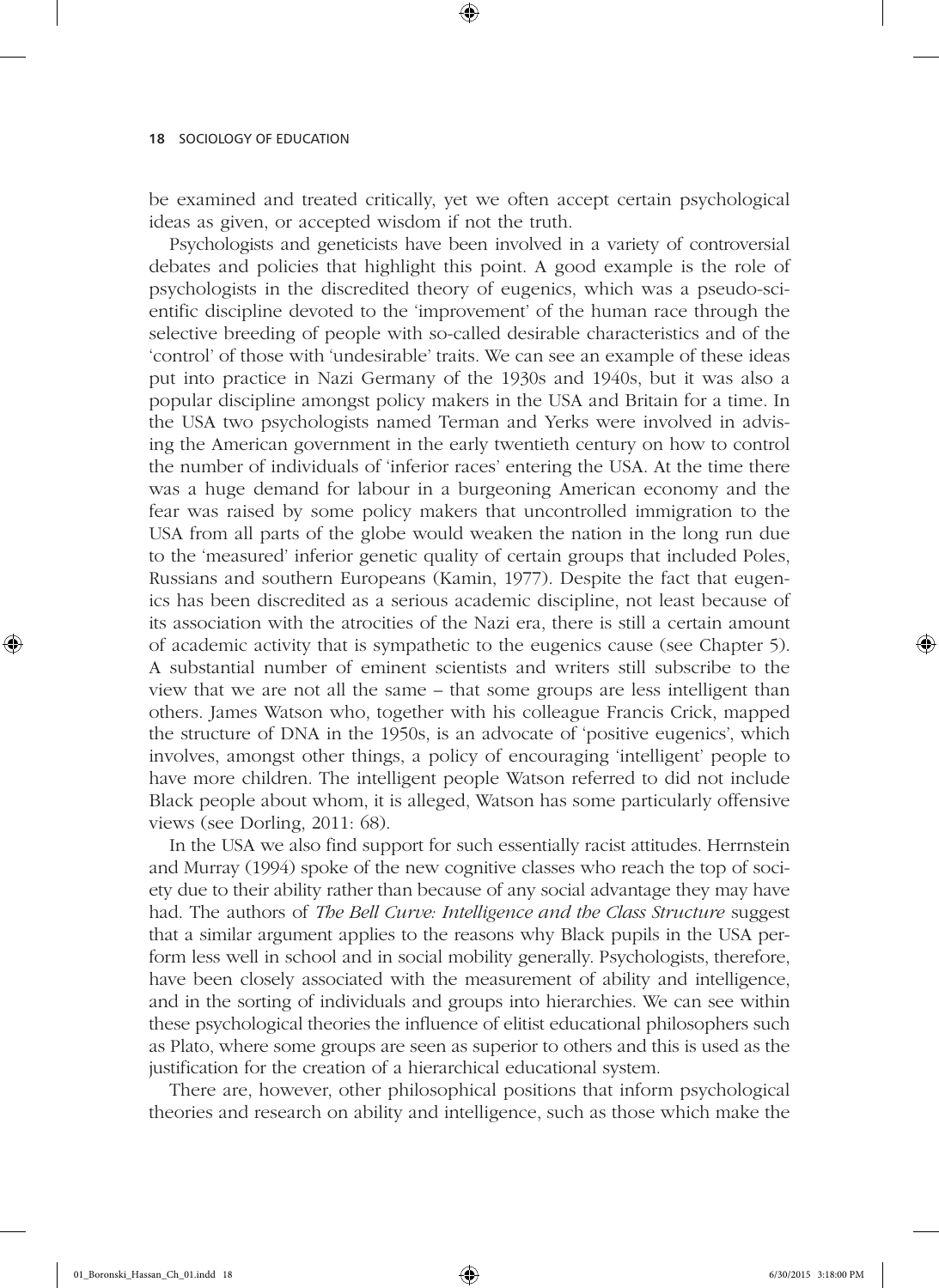assumption that there are, in principle, no limits to what children can achieve. In practice, however, many children's abilities and talents are not effectively developed due to their social and physical environment (Dorling, 2011). Clearly we are not all the same, but many children are simply unable to develop to their full potential due to their basic needs not being met. A child who constantly goes to school hungry will not be able to develop or to study effectively and make progress (Campbell and Butler, 2012). Such experiences can also have long-term consequences for children's life chances. Maslow (1970) identifies a hierarchy of needs arguing that deficiency needs, such as the need for food and security, must be met before higher level needs such as intellectual achievement and, ultimately, self-actualisation can be effectively pursued. As we can see, there is much more to a child's education and development than innate ability. We will return to this issue later in Chapters 5 and 8.

⊕

## **The importance of the social**

Moreover, we need to bear in mind the importance of the social environment in which children are born, live and develop. No psychological theory or research can be credible unless it includes these factors; children are social beings and the evidence collected by psychologists such as Vygotsky demonstrates this clearly. Vygotsky was one of the first psychologists to recognise the importance of the way cognitive development in children takes place through the medium of the child's culture (Vygotsky, 1978). Indeed, cultural factors including the values and language of a particular culture are believed to influence the nature and pace of cognitive development of children. If a society places high priority on particular cognitive skills or abilities, then the children in that society are likely to develop such skills sooner than they do in other societies where there is less emphasis on them (Woolfolk, 2013).

Despite these debates in which the role of psychologists has often been highly controversial, psychology has managed to establish its reputation in the field of education and now plays a key role in explaining how children learn and the cognitive processes involved in learning. Alexander (2009) in the very comprehensive *Cambridge Primary Review*, which presents a review of the main international and national research on the primary curriculum by psychologists, philosophers, sociologists, historians and policy experts over the past 50 years, identifies some of the key areas in which psychology has made important contributions:

- The role of play in children's development
- The age at which children should start school
- Effective teaching methods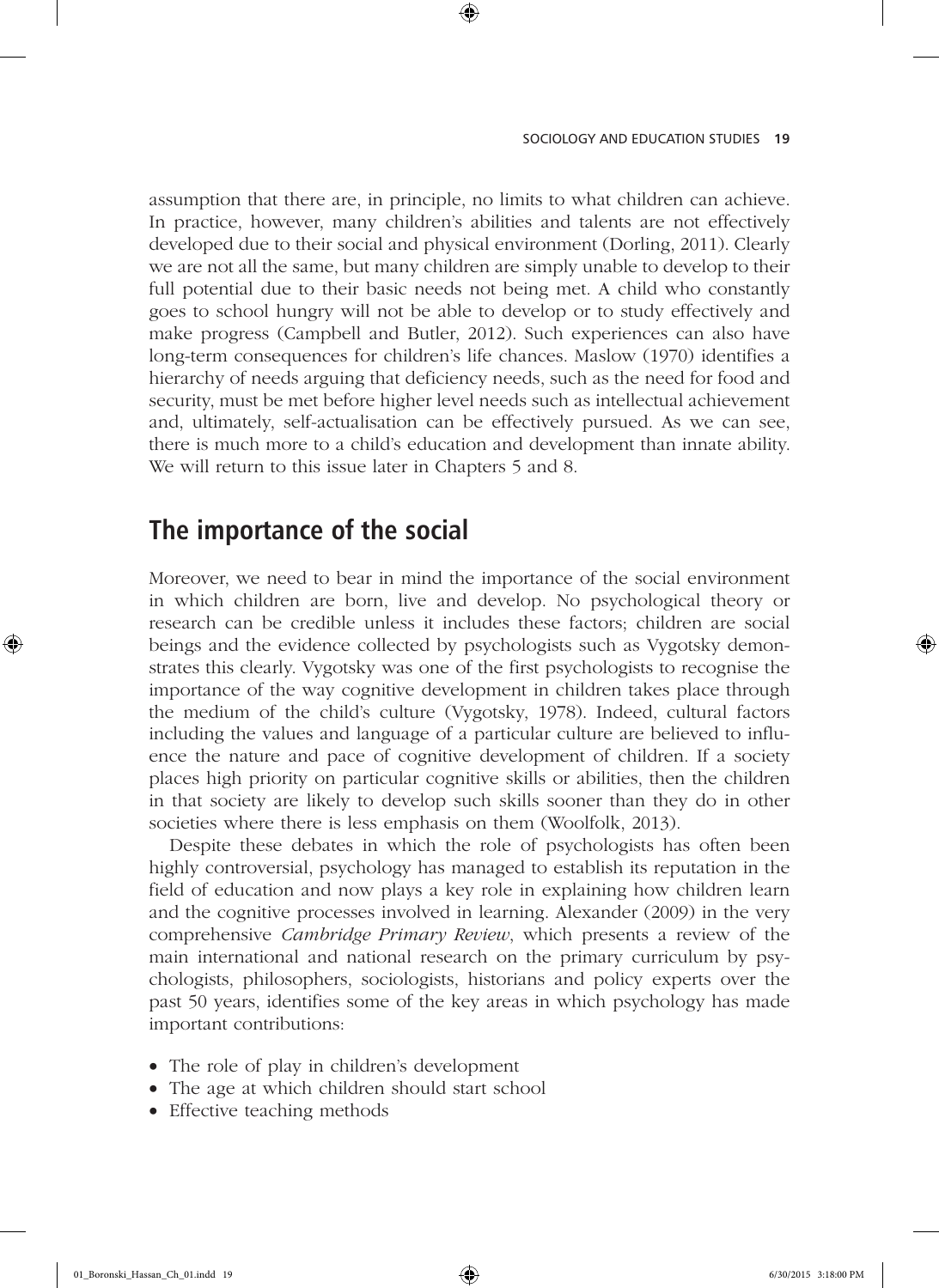In addition, educational psychologists occupy an important professional role in most education authorities advising and supporting head teachers, teachers and educational support workers in their day-to-day activities in schools.

⊕

## **Lessons from history**

It would be reasonable to assume that education policy makers and experts have learnt a great deal from the mistakes of the past and from the accumulated knowledge of decades of research but, as with most politically charged issues, education is rarely left to the experts and some educationalists are quite scathing of the way governments have responded to the evidence gathered over the years:

The lessons of past attempts at reform have not been learned. The lessons of past research and development have been treated as irrelevant not because they are genuinely inapplicable but merely because they are more than a few months old, or maybe because they challenge the preferred political agenda. (Alexander, 2009: 38)

So, we already know a good deal about what works and what constitutes good practice in education, however, politicians of whatever persuasion are usually driven by their own political ideologies and the next new idea, as well as the next election. What we actually get tends to be a compromise based on government priorities and limited by budgetary targets rather than pedagogically sound principles. In the following chapters these issues will be pursued in more detail.

## **References**

♠

Adams, D. (1982) *Life, the Universe and Everything*. London: Pan Books.

- Alexander, R. (ed.) (2009) *Children, their World, their Education: Final Report and Recommendations of the Cambridge Primary Review*. London: Routledge.
- Ball, S. (2008) *The Education Debate*. London: Policy Press.
- Bartlett, S. and Burton, D. (2012) *An Introduction to Education Studies* (third edition). London: Paul Chapman.
- Becker, H. (1963) *Outsiders: Studies in the Sociology of Deviance*. New York: Free Press.
- Blake, N., Smeyers, P., Smith, R. and Standish, P. (2008) *The Blackwell Guide to the Philosophy of Education*. Oxford: Blackwell.
- Bleazby, J. (2005) 'Reconstruction in philosophy for children', Inter-disciplinary.net Second Global Conference, 14 July. Available at: www.inter-disciplinary.net/at-the-interface/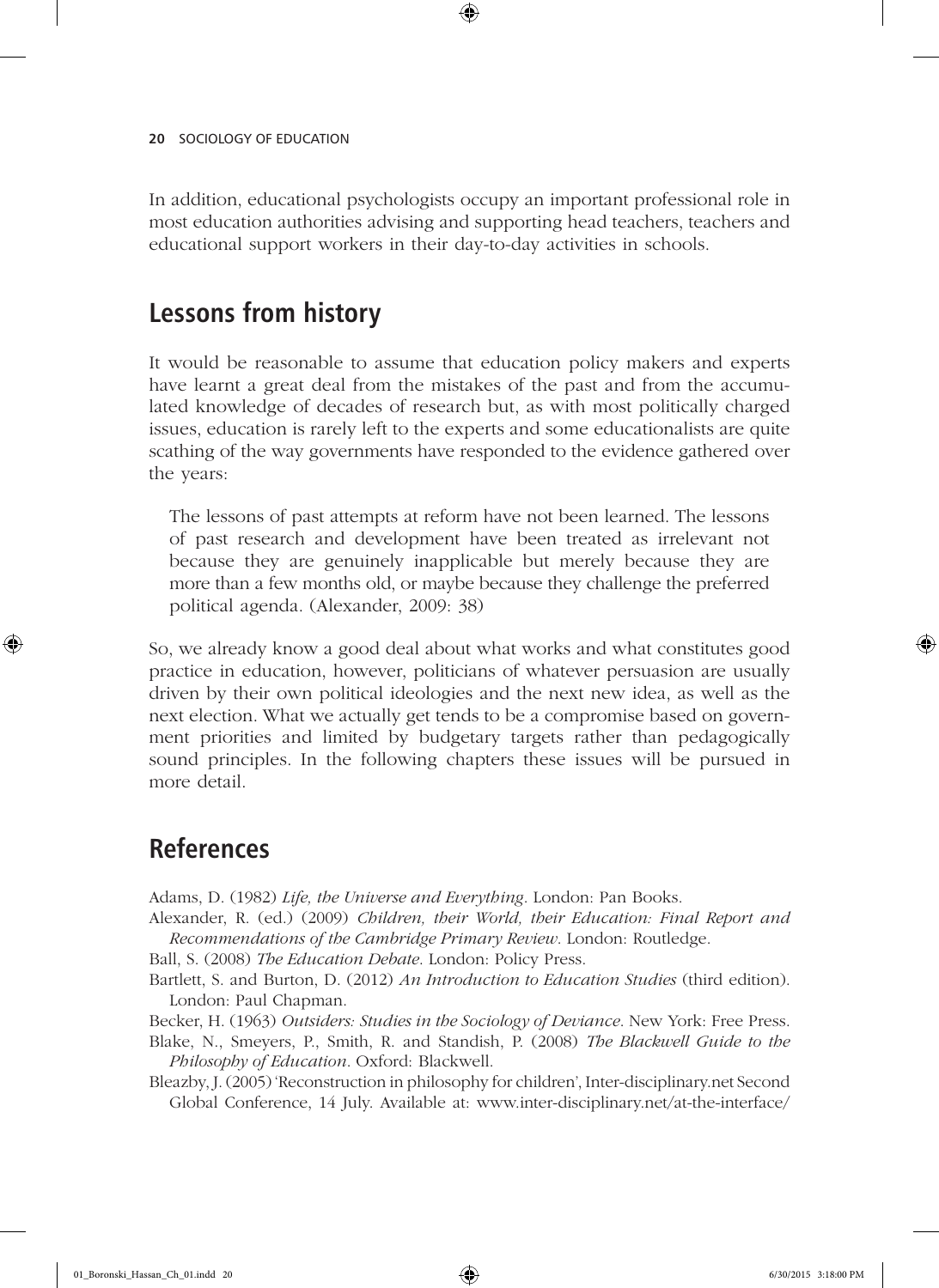education/creative-engagements-thinking-with-children/project-archives/2nd/#hide (accessed 7 January 2015).

Bolton, P. (2010) 'Higher education and social class'. Available at: www.parliament.uk/ briefing-papers/SN00620.pdf (accessed 25 Jan 2015).

⊕

Boudon, R. (1991) 'What middle-range theories are', *Contemporary Sociology*, 20(4): 519–22.

Campbell, D. and Butler, P. (2012) 'Exclusive: Half of teachers forced to feed pupils going hungry at home', *The Guardian.* Available at: www.guardian.co.uk/society/2012/ jun/19/breadline-britain-hungry-schoolchildren-breakfast (accessed 7 January 2015).

- Carr, W. (2005) *The Routledge Falmer Reader in Philosophy of Education*. Oxford: Routledge.
- Dawid, J. (2006) 'Communities of enquiry with younger children', LT Scotland Early Years and Citizenship Conference, July. Available at: www.docstoc.com/ docs/26387812/Communities-of-Enquiry---Early-Years-Conference-notes (accessed 7 January 2015).

Dawkins, R. (2006) *The God Delusion*. Boston, MA: Houghton Mifflin.

- Dearden, R.F., Hirst, P.H. and Peters, R.S. (eds) (1972) *Education and the Development of Reason*. London: Routledge and Kegan Paul.
- Department for Education (2003) 'We can crack "lad culture" Miliband', Wired-Gov. Available at: www.wiredgov.net/wg/wgnews1.nsf/54e6de9e0c383719802572b900514 1ed/d7e92417cfb856de802572ab004b802d?OpenDocument (accessed 14th June 2014).

Dorling, D. (2011) *Injustice: Why Social Inequalities Persist*. Bristol: The Policy Press.

- Garfinkel, H. (1967) *Studies in Ethnomethodology*. Englewood Cliffs, NJ: Prentice-Hall. Giddens, A. (1989) *Sociology*. Cambridge: Polity Press.
- Hegel, G.W.F. [1824] (2001) *Philosophy of History* (with prefaces by Charles Hegel and the translator, J. Sibree, MA). Ontario: Batoche Books.
- Herrnstein, R. and Murray, C. (1994) *The Bell Curve: Intelligence and the Class Structure*. New York: Free Press.
- Hirst, P.H. (1965) 'Liberal education and the nature of knowledge', in R.D. Archambault (ed.), *Philosophical Analysis and Education*. London: Routledge and Kegan Paul.

Hirst, P.H. (1974) *Knowledge and the Curriculum*. London: Routledge.

- Holt, J. (1969) *How Children Fail*. Harmondsworth: Penguin.
- Illich, I. (1971) *Deschooling Society*. London: Marion Boyars Publishers.
- Ipsos MORI (2010) 'Young People Omnibus 2010 (Wave16): A research study among 11–16 year olds on behalf of the Sutton Trust January to April 2010'. London: The Sutton Trust.
- Jefferis, B., Power, C. and Hertzman, C. (2002) 'Birth weight, childhood socio-economic environment, and cognitive development in the 1958 British birth cohort study', *British Medical Journal*, 325(7359): 305.

Kamin, L.J. (1977) *The Science and Politics of IQ*. Harmondsworth: Penguin.

Lyotard, J.-F. [1979] (1984) *The Postmodern Condition: A Report on Knowledge*. Tr. G. Bennington and B. Massumi. Minneapolis, MN: University of Minnesota Press.

McLaren, P. (2003) 'The path of dissent', *Journal of Transformative Education*, 1(2): 141–9.

McLaughlin, T. (2000) 'Philosophy and educational policy: possibilities, tensions and tasks', *Journal of Education Policy*, 15(4): 441–57.

⊕